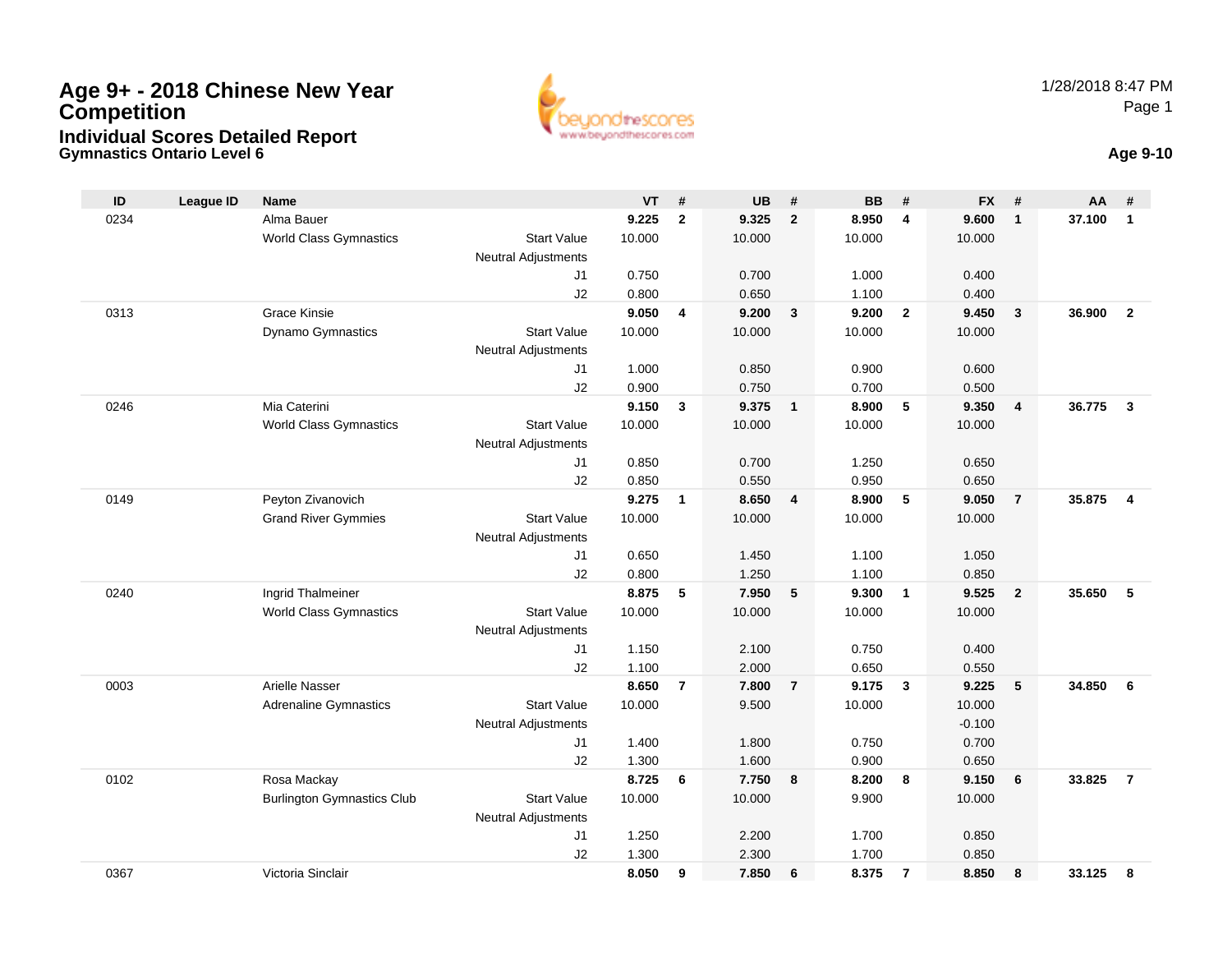

1/28/2018 8:47 PM

Page 2

| ndividual Scores Detalled Report |                                |                            | . M.M.M.OB/TOUGHBROOLBZ.COM |    |        |    |        |    |        |    |            |  |
|----------------------------------|--------------------------------|----------------------------|-----------------------------|----|--------|----|--------|----|--------|----|------------|--|
|                                  | Hamilton Wentworth Regionettes | <b>Start Value</b>         | 10.000                      |    | 10.000 |    | 10.000 |    | 10.000 |    |            |  |
|                                  |                                | <b>Neutral Adjustments</b> |                             |    |        |    |        |    |        |    |            |  |
|                                  |                                | J <sub>1</sub>             | 2.000                       |    | 2.100  |    | 1.600  |    | 1.200  |    |            |  |
|                                  |                                | J2                         | 1.900                       |    | 2.200  |    | 1.650  |    | 1.100  |    |            |  |
| 0158                             | Maddie Visser                  |                            | 8.100                       | 8  | 6.250  | 10 | 7.925  | 10 | 8.850  | 8  | $31.125$ 9 |  |
|                                  | <b>Grand River Gymmies</b>     | <b>Start Value</b>         | 10.000                      |    | 8.700  |    | 10.000 |    | 10.000 |    |            |  |
|                                  |                                | <b>Neutral Adjustments</b> |                             |    |        |    |        |    |        |    |            |  |
|                                  |                                | J <sub>1</sub>             | 1.900                       |    | 2.600  |    | 2.150  |    | 1.100  |    |            |  |
|                                  |                                | J2                         | 1.900                       |    | 2.300  |    | 2.000  |    | 1.200  |    |            |  |
| 0181                             | Evalina Evans                  |                            | 7.800                       | 10 | 6.750  | 9  | 8.050  | 9  | 8.500  | 10 | 31.100 10  |  |
|                                  | Hamilton Gym Academy           | <b>Start Value</b>         | 10.000                      |    | 9.500  |    | 10.000 |    | 10.000 |    |            |  |
|                                  |                                | <b>Neutral Adjustments</b> |                             |    |        |    |        |    |        |    |            |  |
|                                  |                                | J <sub>1</sub>             | 2.200                       |    | 2.800  |    | 1.950  |    | 1.500  |    |            |  |
|                                  |                                | J <sub>2</sub>             | 2.200                       |    | 2.700  |    | 1.950  |    | 1.500  |    |            |  |
| 0182                             | Tessa Martin                   |                            | 7.250                       | 11 | 6.250  | 10 | 8.525  | 6  | 8.650  | 9  | 30.675 11  |  |
|                                  | Hamilton Gym Academy           | <b>Start Value</b>         | 10.000                      |    | 8.700  |    | 10.000 |    | 10.000 |    |            |  |
|                                  |                                | <b>Neutral Adjustments</b> |                             |    |        |    |        |    |        |    |            |  |
|                                  |                                | J1                         | 2.800                       |    | 2.550  |    | 1.500  |    | 1.500  |    |            |  |
|                                  |                                | J2                         | 2.700                       |    | 2.350  |    | 1.450  |    | 1.200  |    |            |  |

#### **Gymnastics Ontario Level 6Age 11 A**

| ID   | League ID | <b>Name</b>                   |                            | $VT$ # |                         | <b>UB</b> | #                       | <b>BB</b> | #              | <b>FX</b> | #              | $AA$ # |                |
|------|-----------|-------------------------------|----------------------------|--------|-------------------------|-----------|-------------------------|-----------|----------------|-----------|----------------|--------|----------------|
| 0303 |           | Sofia Burkhart                |                            | 9.100  | $\overline{\mathbf{2}}$ | 9.525     | - 1                     | 8.750     | -6             | 9.300     | $\overline{2}$ | 36.675 |                |
|      |           | <b>Dynamo Gymnastics</b>      | <b>Start Value</b>         | 10.000 |                         | 10.000    |                         | 10.000    |                | 10.000    |                |        |                |
|      |           |                               | <b>Neutral Adjustments</b> |        |                         |           |                         |           |                |           |                |        |                |
|      |           |                               | J1                         | 1.000  |                         | 0.550     |                         | 1.150     |                | 0.700     |                |        |                |
|      |           |                               | J2                         | 0.800  |                         | 0.400     |                         | 1.350     |                | 0.700     |                |        |                |
| 0421 |           | Alyssa Natale                 |                            | 8.900  | 4                       | 8.950     | $\overline{\mathbf{2}}$ | 8.950     | 5              | 9.550     |                | 36.350 | $\overline{2}$ |
|      |           | Niagara Acro Cats             | <b>Start Value</b>         | 10.000 |                         | 10.000    |                         | 10.000    |                | 10.000    |                |        |                |
|      |           |                               | <b>Neutral Adjustments</b> |        |                         |           |                         |           |                |           |                |        |                |
|      |           |                               | J1                         | 1.150  |                         | 1.100     |                         | 1.000     |                | 0.450     |                |        |                |
|      |           |                               | J2                         | 1.050  |                         | 1.000     |                         | 1.100     |                | 0.450     |                |        |                |
| 0245 |           | Alyssia Pigozzo               |                            | 8.750  | - 6                     | 8.625     | $\overline{4}$          | 9.800     | $\mathbf 1$    | 9.100     | 5              | 36.275 | 3              |
|      |           | <b>World Class Gymnastics</b> | <b>Start Value</b>         | 10.000 |                         | 10.000    |                         | 10.000    |                | 10.000    |                |        |                |
|      |           |                               | <b>Neutral Adjustments</b> |        |                         |           |                         |           |                |           |                |        |                |
|      |           |                               | J <sub>1</sub>             | 1.150  |                         | 1.350     |                         | 0.150     |                | 0.800     |                |        |                |
|      |           |                               | J2                         | 1.350  |                         | 1.400     |                         | 0.250     |                | 1.000     |                |        |                |
| 0098 |           | Alexandra Crichton            |                            | 9.050  | 3                       | 8.375     | -5                      | 9.350     | $\overline{2}$ | 9.275     | 3              | 36.050 | 4              |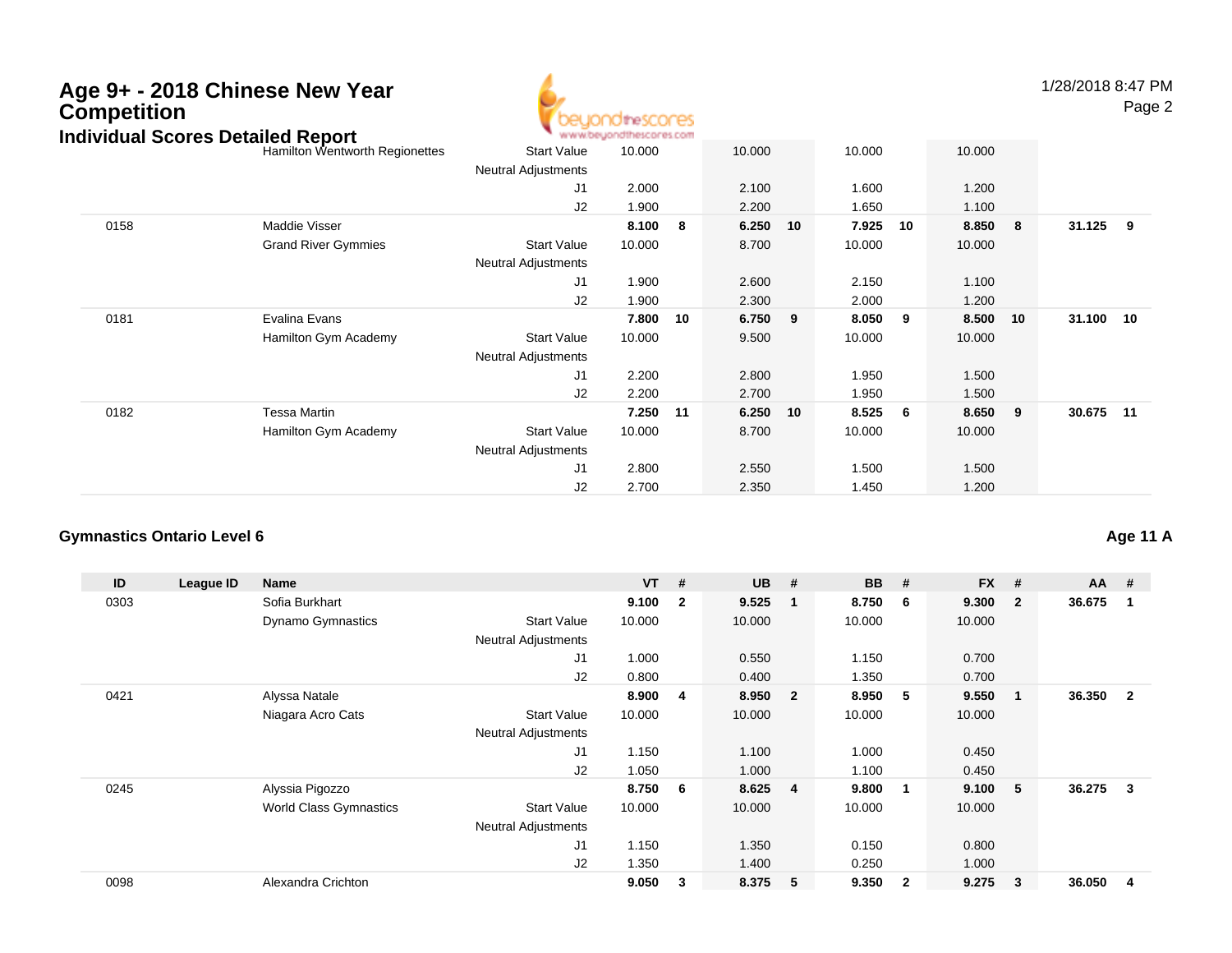

1/28/2018 8:47 PM

Page 3

| 10.000<br>0.750         |                                                                                                                                                                             |
|-------------------------|-----------------------------------------------------------------------------------------------------------------------------------------------------------------------------|
|                         |                                                                                                                                                                             |
|                         |                                                                                                                                                                             |
|                         |                                                                                                                                                                             |
|                         |                                                                                                                                                                             |
|                         | 35.350<br>5                                                                                                                                                                 |
|                         |                                                                                                                                                                             |
|                         |                                                                                                                                                                             |
|                         |                                                                                                                                                                             |
|                         |                                                                                                                                                                             |
| - 8                     | 34.950<br>6                                                                                                                                                                 |
|                         |                                                                                                                                                                             |
|                         |                                                                                                                                                                             |
|                         |                                                                                                                                                                             |
|                         |                                                                                                                                                                             |
| $\overline{\mathbf{4}}$ | 34.600<br>$\overline{7}$                                                                                                                                                    |
|                         |                                                                                                                                                                             |
|                         |                                                                                                                                                                             |
|                         |                                                                                                                                                                             |
|                         |                                                                                                                                                                             |
| $6\phantom{.0}6$        | 33.200<br>$_{\rm 8}$                                                                                                                                                        |
|                         |                                                                                                                                                                             |
|                         |                                                                                                                                                                             |
|                         |                                                                                                                                                                             |
|                         |                                                                                                                                                                             |
|                         | 0.700<br>9.025<br>$\overline{7}$<br>10.000<br>1.050<br>0.900<br>8.800<br>10.000<br>1.250<br>1.150<br>9.150<br>10.000<br>0.900<br>0.800<br>9.075<br>10.000<br>0.950<br>0.900 |

### **Gymnastics Ontario Level 6**

**Age 11 B**

| ID   | League ID | Name                     |                            | $VT$ # |   | <b>UB</b> | #      | <b>BB</b> | #                       | $FX$ # |                         | AA     | - #                     |
|------|-----------|--------------------------|----------------------------|--------|---|-----------|--------|-----------|-------------------------|--------|-------------------------|--------|-------------------------|
| 0173 |           | Alexa Fung               |                            | 9.175  | 1 | 9.450     |        | 9.600     |                         | 9.475  | $\overline{\mathbf{2}}$ | 37.700 |                         |
|      |           | <b>GW Elites</b>         | <b>Start Value</b>         | 10.000 |   | 10.000    |        | 10.000    |                         | 10.000 |                         |        |                         |
|      |           |                          | <b>Neutral Adjustments</b> |        |   |           |        |           |                         |        |                         |        |                         |
|      |           |                          | J1                         | 0.850  |   | 0.600     |        | 0.400     |                         | 0.550  |                         |        |                         |
|      |           |                          | J2                         | 0.800  |   | 0.500     |        | 0.400     |                         | 0.500  |                         |        |                         |
| 0520 |           | Chloe McIntyre           |                            | 9.050  | 5 | 9.350 2   |        | 9.225     | $_{3}$                  | 9.400  | $\overline{4}$          | 37.025 | $\overline{\mathbf{2}}$ |
|      |           | <b>Gymnastics Energy</b> | <b>Start Value</b>         | 10.000 |   | 10.000    |        | 10.000    |                         | 10.000 |                         |        |                         |
|      |           |                          | Neutral Adjustments        |        |   |           |        |           |                         |        |                         |        |                         |
|      |           |                          | J1                         | 1.000  |   | 0.750     |        | 0.800     |                         | 0.700  |                         |        |                         |
|      |           |                          | J2                         | 0.900  |   | 0.550     |        | 0.750     |                         | 0.500  |                         |        |                         |
| 0242 |           | Jordan Dufresne          |                            | 8.600  | 6 | 9.200     | $_{3}$ | 9.400     | $\overline{\mathbf{2}}$ | 9.450  | $_{3}$                  | 36.650 | - 3                     |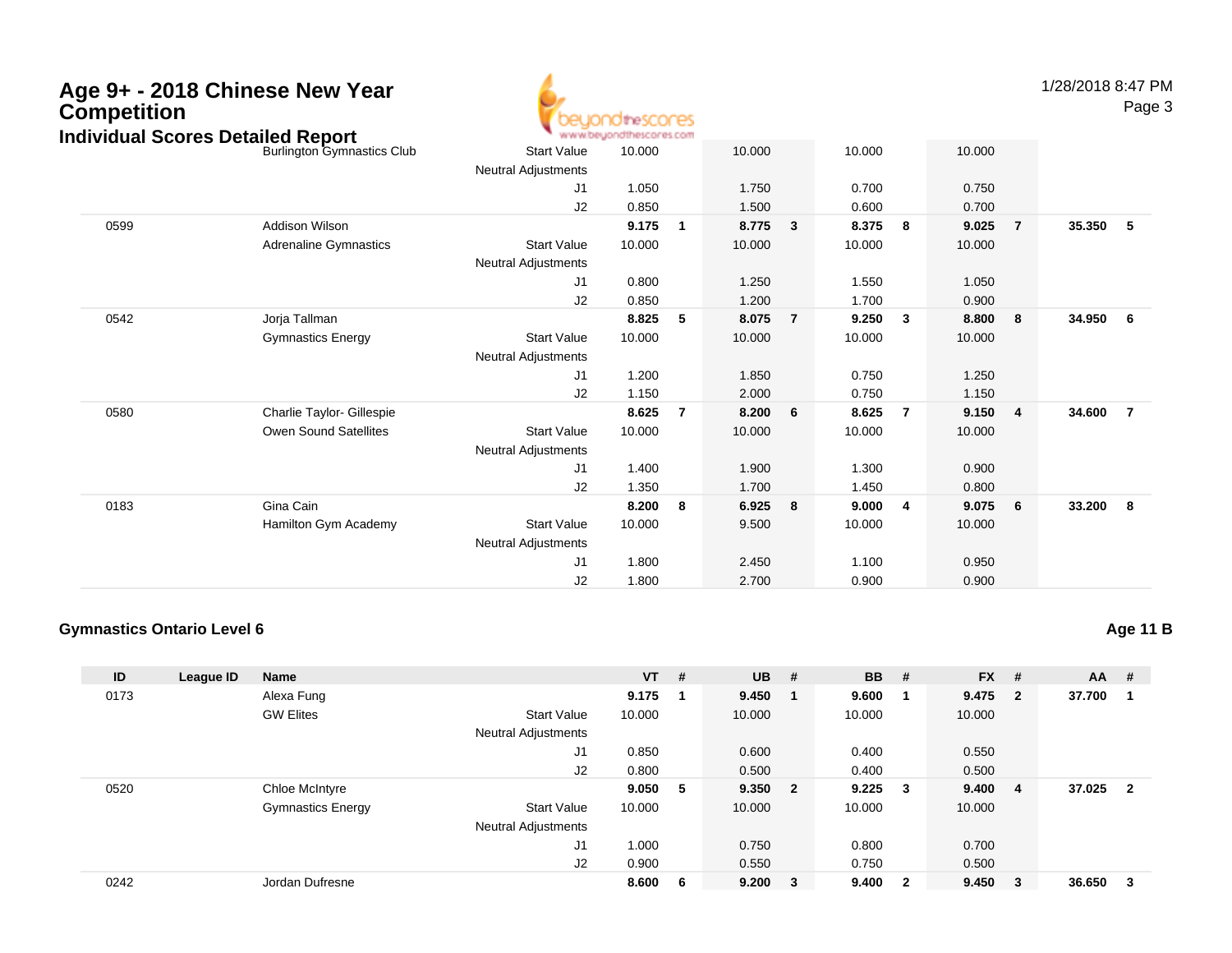| Age 9+ - 2018 Chinese New Year<br><b>Competition</b> |
|------------------------------------------------------|
| Individual Cearge Detailed Denert                    |



1/28/2018 8:47 PM

Page 4

| World Class Gymnastics            | <b>Start Value</b>               | 10.000 |                | 10.000                  |   | 10.000 |                | 10.000 |                |                           |  |
|-----------------------------------|----------------------------------|--------|----------------|-------------------------|---|--------|----------------|--------|----------------|---------------------------|--|
|                                   | <b>Neutral Adjustments</b>       |        |                |                         |   |        |                |        |                |                           |  |
|                                   | J1                               | 1.500  |                | 0.900                   |   | 0.500  |                | 0.600  |                |                           |  |
|                                   | J2                               | 1.300  |                | 0.700                   |   | 0.700  |                | 0.500  |                |                           |  |
| Olivia Slaney                     |                                  | 9.150  | $\overline{2}$ | 8.700                   | 5 | 9.025  | 4              | 9.325  | 5              | 36.200<br>$\overline{4}$  |  |
| <b>Adrenaline Gymnastics</b>      | <b>Start Value</b>               | 10.000 |                | 9.900                   |   | 10.000 |                | 10.000 |                |                           |  |
|                                   | <b>Neutral Adjustments</b>       |        |                |                         |   |        |                |        |                |                           |  |
|                                   | J1                               | 0.900  |                | 1.300                   |   | 1.100  |                | 0.800  |                |                           |  |
|                                   | J2                               | 0.800  |                | 1.100                   |   | 0.850  |                | 0.550  |                |                           |  |
| Mary Garner                       |                                  | 9.175  | $\overline{1}$ | 8.700                   | 5 | 8.775  | 8              | 9.500  | $\mathbf{1}$   | 36.150<br>$-5$            |  |
| <b>World Class Gymnastics</b>     | <b>Start Value</b>               | 10.000 |                | 10.000                  |   | 10.000 |                | 10.000 |                |                           |  |
|                                   | <b>Neutral Adjustments</b>       |        |                |                         |   |        |                |        |                |                           |  |
|                                   | J1                               | 0.750  |                | 1.300                   |   | 1.200  |                | 0.600  |                |                           |  |
|                                   | J2                               | 0.900  |                | 1.300                   |   | 1.250  |                | 0.400  |                |                           |  |
| Kendra Nguyen                     |                                  | 9.125  | $\mathbf{3}$   | 8.850                   | 4 | 8.850  | $\overline{7}$ | 9.275  | 6              | 36.100<br>$6\overline{6}$ |  |
| <b>Burlington Gymnastics Club</b> | <b>Start Value</b>               | 10.000 |                | 10.000                  |   | 10.000 |                | 10.000 |                |                           |  |
|                                   | <b>Neutral Adjustments</b>       |        |                |                         |   |        |                |        |                |                           |  |
|                                   | J1                               | 0.950  |                | 1.000                   |   | 1.250  |                | 0.700  |                |                           |  |
|                                   | J2                               | 0.800  |                | 1.300                   |   | 1.050  |                | 0.750  |                |                           |  |
| Sofia Andrighetti                 |                                  | 9.075  | $\overline{4}$ | 7.250                   | 6 | 8.900  | 6              | 9.250  | $\overline{7}$ | 34.475<br>$\overline{7}$  |  |
| <b>Adrenaline Gymnastics</b>      | <b>Start Value</b>               | 10.000 |                | 9.500                   |   | 10.000 |                | 10.000 |                |                           |  |
|                                   | <b>Neutral Adjustments</b>       |        |                |                         |   |        |                |        |                |                           |  |
|                                   | J1                               | 0.950  |                | 2.200                   |   | 1.000  |                | 0.850  |                |                           |  |
|                                   | J2                               | 0.900  |                | 2.300                   |   | 1.200  |                | 0.650  |                |                           |  |
| <b>Brooke Goddard</b>             |                                  | 8.225  | 7              | 7.250                   | 6 | 8.925  | 5              | 8.975  | 8              | 33.375 8                  |  |
| Hamilton Wentworth Regionettes    | <b>Start Value</b>               | 10.000 |                | 9.500                   |   | 10.000 |                | 10.000 |                |                           |  |
|                                   | <b>Neutral Adjustments</b>       |        |                |                         |   |        |                |        |                |                           |  |
|                                   | J1                               | 1.750  |                | 2.100                   |   | 1.050  |                | 0.950  |                |                           |  |
|                                   | J2                               | 1.800  |                | 2.400                   |   | 1.100  |                | 1.100  |                |                           |  |
|                                   | ndividual Scores Detailed Report |        |                | www.beyondthescores.com |   |        |                |        |                |                           |  |

### **Gymnastics Ontario Level 6**

**Age 11 C**

| ID   | League ID | <b>Name</b>      |                            | <b>VT</b> | # | <b>UB</b> | # | <b>BB</b> | # | $FX$ # |   | $AA$ # |                         |
|------|-----------|------------------|----------------------------|-----------|---|-----------|---|-----------|---|--------|---|--------|-------------------------|
| 0172 |           | Avery Desjardine |                            | 9.250     |   | 9.400     |   | 9.700     |   | 9.475  |   | 37.825 |                         |
|      |           | <b>GW Elites</b> | <b>Start Value</b>         | 10.000    |   | 10.000    |   | 10.000    |   | 10.000 |   |        |                         |
|      |           |                  | <b>Neutral Adjustments</b> |           |   |           |   |           |   |        |   |        |                         |
|      |           |                  | J1                         | 0.850     |   | 0.650     |   | 0.250     |   | 0.450  |   |        |                         |
|      |           |                  | J2                         | 0.650     |   | 0.550     |   | 0.350     |   | 0.600  |   |        |                         |
| 0551 |           | Natalie Wood     |                            | 8.925     | Ð | 9.350     |   | 9.000     | 4 | 9.450  | 2 | 36.725 | $\overline{\mathbf{2}}$ |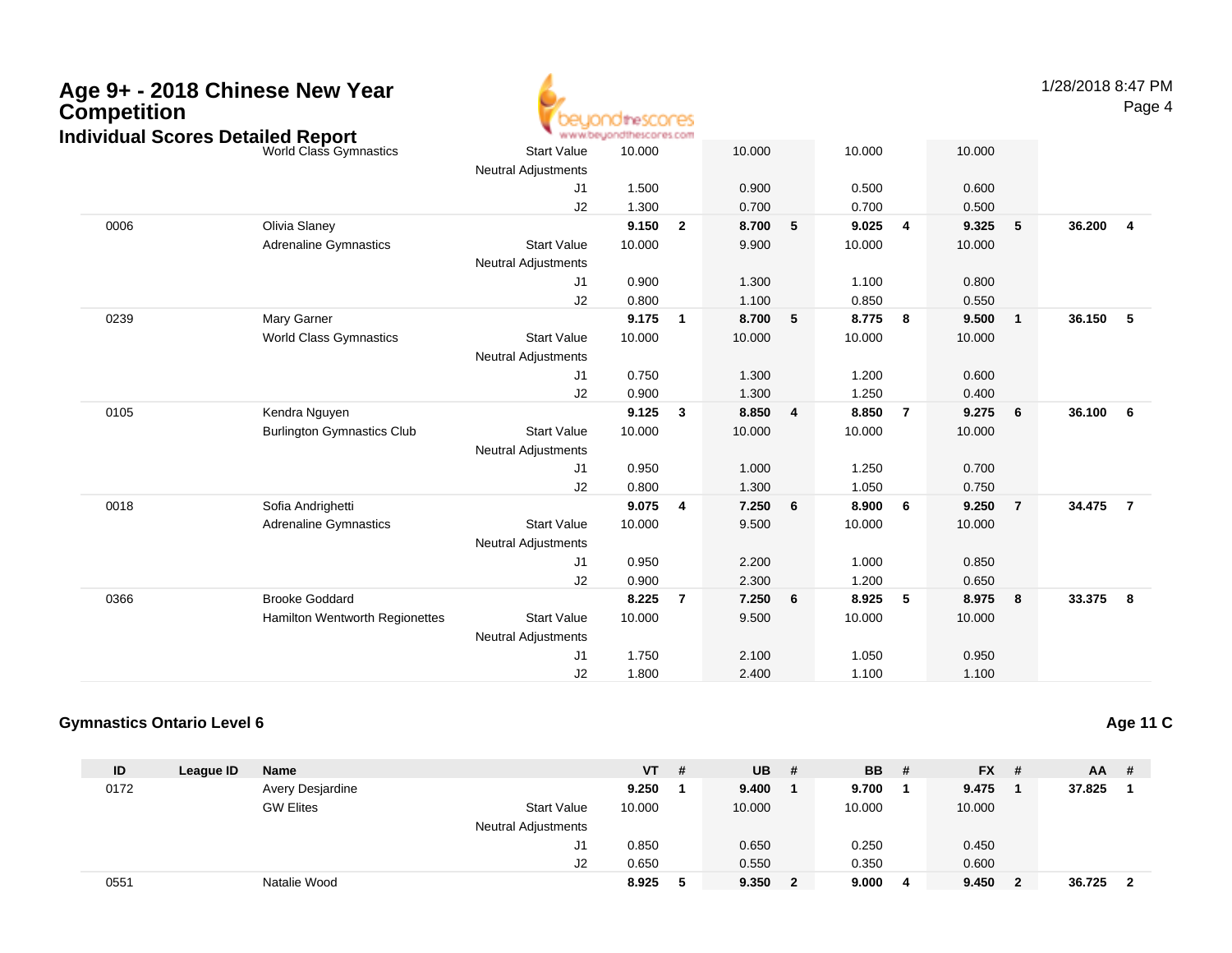| <b>Competition</b> | Age 9+ - 2018 Chinese New Year                                       |                            | jondthescores                     |                |        |                         |        |                |        |                         | 1/28/2018 8:47 PM | Page 5         |
|--------------------|----------------------------------------------------------------------|----------------------------|-----------------------------------|----------------|--------|-------------------------|--------|----------------|--------|-------------------------|-------------------|----------------|
|                    | <b>Individual Scores Detailed Report</b><br><b>Gymnastics Energy</b> | <b>Start Value</b>         | www.beyondthescores.com<br>10.000 |                | 10.000 |                         | 10.000 |                | 10.000 |                         |                   |                |
|                    |                                                                      | <b>Neutral Adjustments</b> |                                   |                |        |                         |        |                |        |                         |                   |                |
|                    |                                                                      | J1                         | 1.150                             |                | 0.650  |                         | 0.950  |                | 0.600  |                         |                   |                |
|                    |                                                                      | J2                         | 1.000                             |                | 0.650  |                         | 1.050  |                | 0.500  |                         |                   |                |
| 0422               | Alexandra Argiropoulos                                               |                            | 9.225                             | $\overline{2}$ | 8.775  | $\overline{\mathbf{3}}$ | 9.075  | $\mathbf{3}$   | 9.425  | $\overline{\mathbf{3}}$ | 36.500            | $\overline{3}$ |
|                    | Niagara Acro Cats                                                    | <b>Start Value</b>         | 10.000                            |                | 10.000 |                         | 10.000 |                | 10.000 |                         |                   |                |
|                    |                                                                      | <b>Neutral Adjustments</b> |                                   |                |        |                         |        |                |        |                         |                   |                |
|                    |                                                                      | J1                         | 0.800                             |                | 1.150  |                         | 1.050  |                | 0.500  |                         |                   |                |
|                    |                                                                      | J2                         | 0.750                             |                | 1.300  |                         | 0.800  |                | 0.650  |                         |                   |                |
| 0100               | Natalie Krunic                                                       |                            | 9.075                             | $\overline{4}$ | 8.500  | 6                       | 9.125  | $\overline{2}$ | 9.275  | 5                       | 35.975            | $\overline{4}$ |
|                    | <b>Burlington Gymnastics Club</b>                                    | <b>Start Value</b>         | 10.000                            |                | 10.000 |                         | 10.000 |                | 10.000 |                         |                   |                |
|                    |                                                                      | Neutral Adjustments        |                                   |                |        |                         |        |                |        |                         |                   |                |
|                    |                                                                      | J1                         | 1.000                             |                | 1.350  |                         | 0.950  |                | 0.750  |                         |                   |                |
|                    |                                                                      | J2                         | 0.850                             |                | 1.650  |                         | 0.800  |                | 0.700  |                         |                   |                |
| 0364               | <b>Tomasin Mair</b>                                                  |                            | 9.200                             | $\mathbf{3}$   | 8.750  | 4                       | 8.675  | 6              | 9.300  | 4                       | 35.925            | 5              |
|                    | Hamilton Wentworth Regionettes                                       | <b>Start Value</b>         | 10.000                            |                | 10.000 |                         | 10.000 |                | 10.000 |                         |                   |                |
|                    |                                                                      | Neutral Adjustments        |                                   |                |        |                         |        |                |        |                         |                   |                |
|                    |                                                                      | J1                         | 0.800                             |                | 1.150  |                         | 1.400  |                | 0.600  |                         |                   |                |
|                    |                                                                      | J2                         | 0.800                             |                | 1.350  |                         | 1.250  |                | 0.800  |                         |                   |                |
| 0238               | Diana Nechifor                                                       |                            | 8.875                             | 6              | 8.350  | $\overline{7}$          | 8.825  | 5              | 9.250  | 6                       | 35.300            | 6              |
|                    | World Class Gymnastics                                               | <b>Start Value</b>         | 10.000                            |                | 10.000 |                         | 10.000 |                | 10.000 |                         |                   |                |
|                    |                                                                      | <b>Neutral Adjustments</b> |                                   |                |        |                         |        |                |        |                         |                   |                |
|                    |                                                                      | J1                         | 1.150                             |                | 1.600  |                         | 1.250  |                | 0.750  |                         |                   |                |
|                    |                                                                      | J2                         | 1.100                             |                | 1.700  |                         | 1.100  |                | 0.750  |                         |                   |                |
| 0050               | Jadyn Young                                                          |                            | 8.875                             | - 6            | 8.600  | 5                       | 8.450  | $\overline{7}$ | 9.150  | $\overline{7}$          | 35.075            | $\overline{7}$ |
|                    | <b>Aspire Gymnastics</b>                                             | <b>Start Value</b>         | 10.000                            |                | 10.000 |                         | 10.000 |                | 10.000 |                         |                   |                |
|                    |                                                                      | <b>Neutral Adjustments</b> |                                   |                |        |                         |        |                |        |                         |                   |                |
|                    |                                                                      | J1                         | 1.150                             |                | 1.500  |                         | 1.400  |                | 0.750  |                         |                   |                |
|                    |                                                                      | J2                         | 1.100                             |                | 1.300  |                         | 1.700  |                | 0.950  |                         |                   |                |
| 0365               | Hannah Ecker                                                         |                            | 8.875                             | 6              | 8.350  | $\overline{7}$          | 8.225  | 8              | 9.050  | 8                       | 34.500            | 8              |
|                    | Hamilton Wentworth Regionettes                                       | <b>Start Value</b>         | 10.000                            |                | 10.000 |                         | 10.000 |                | 10.000 |                         |                   |                |
|                    |                                                                      | <b>Neutral Adjustments</b> |                                   |                |        |                         |        |                |        |                         |                   |                |
|                    |                                                                      | J1                         | 1.150                             |                | 1.700  |                         | 1.800  |                | 0.900  |                         |                   |                |
|                    |                                                                      | J2                         | 1.100                             |                | 1.600  |                         | 1.750  |                | 1.000  |                         |                   |                |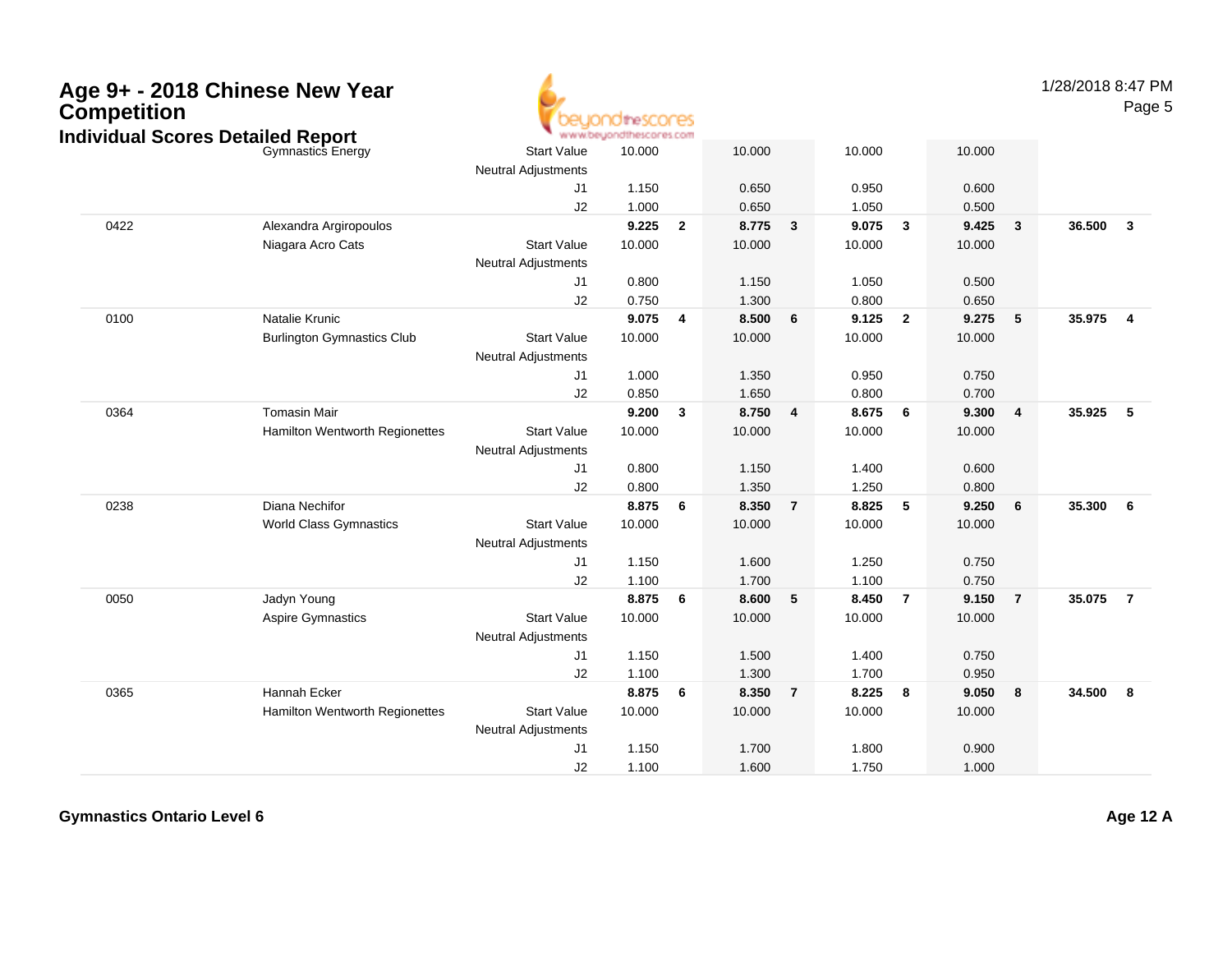| Age 9+ - 2018 Chinese New Year<br><b>Competition</b><br><b>Individual Scores Detailed Report</b> |                               |                            | euondthescores<br>www.beyondthescores.com |                |                |                         |                |                         |                |                | 1/28/2018 8:47 PM | Page 6                  |
|--------------------------------------------------------------------------------------------------|-------------------------------|----------------------------|-------------------------------------------|----------------|----------------|-------------------------|----------------|-------------------------|----------------|----------------|-------------------|-------------------------|
| ID<br><b>League ID</b>                                                                           | <b>Name</b>                   |                            | <b>VT</b>                                 | #              | <b>UB</b>      | #                       | <b>BB</b>      | #                       | <b>FX</b>      | #              | AA                | #                       |
| 0243                                                                                             | Cicely Johnson                |                            | 8.725                                     | 8              | 9.375          | $\mathbf{1}$            | 9.525          | $\mathbf{1}$            | 9.475          | $\mathbf{2}$   | 37.100            | $\overline{1}$          |
|                                                                                                  | <b>World Class Gymnastics</b> | <b>Start Value</b>         | 10.000                                    |                | 10.000         |                         | 10.000         |                         | 10.000         |                |                   |                         |
|                                                                                                  |                               | <b>Neutral Adjustments</b> |                                           |                |                |                         |                |                         |                |                |                   |                         |
|                                                                                                  |                               | J1                         | 1.150                                     |                | 0.650          |                         | 0.550          |                         | 0.600          |                |                   |                         |
|                                                                                                  |                               | J2                         | 1.400                                     |                | 0.600          |                         | 0.400          |                         | 0.450          |                |                   |                         |
| 0168                                                                                             | Julia Berridge                |                            | 8.900                                     | 6              | 9.350          | $\overline{2}$          | 9.000          | 5                       | 9.600          | $\mathbf{1}$   | 36.850            | $\overline{\mathbf{2}}$ |
|                                                                                                  | <b>Grand River Gymmies</b>    | <b>Start Value</b>         | 10.000                                    |                | 10.000         |                         | 10.000         |                         | 10.000         |                |                   |                         |
|                                                                                                  |                               | <b>Neutral Adjustments</b> |                                           |                |                |                         |                |                         |                |                |                   |                         |
|                                                                                                  |                               | J1                         | 1.000                                     |                | 0.600          |                         | 0.900          |                         | 0.450          |                |                   |                         |
|                                                                                                  |                               | J2                         | 1.200                                     |                | 0.700          |                         | 1.100          |                         | 0.350          |                |                   |                         |
| 0426                                                                                             | Carolyn Buri                  |                            | 9.150                                     | $\mathbf{2}$   | 9.225          | $\mathbf{3}$            | 8.850          | $\overline{7}$          | 9.450          | $\mathbf{3}$   | 36.675            | $\overline{\mathbf{3}}$ |
|                                                                                                  | Niagara Acro Cats             | <b>Start Value</b>         | 10.000                                    |                | 10.000         |                         | 10.000         |                         | 10.000         |                |                   |                         |
|                                                                                                  |                               | <b>Neutral Adjustments</b> |                                           |                |                |                         |                |                         |                |                |                   |                         |
|                                                                                                  |                               | J1                         | 0.850                                     |                | 0.750          |                         | 1.100          |                         | 0.550          |                |                   |                         |
|                                                                                                  |                               | J2                         | 0.850                                     |                | 0.800          |                         | 1.200          |                         | 0.550          |                |                   |                         |
| 0171                                                                                             | Alana Mangiarelli             |                            | 9.325                                     | $\overline{1}$ | 9.150          | $\overline{\mathbf{4}}$ | 8.600          | 8                       | 9.425          | $\overline{4}$ | 36.500            | $\overline{4}$          |
|                                                                                                  | <b>GW Elites</b>              | <b>Start Value</b>         | 10.000                                    |                | 10.000         |                         | 10.000         |                         | 10.000         |                |                   |                         |
|                                                                                                  |                               | <b>Neutral Adjustments</b> |                                           |                |                |                         |                |                         |                |                |                   |                         |
|                                                                                                  |                               | J1                         | 0.700                                     |                | 0.800          |                         | 1.350          |                         | 0.600          |                |                   |                         |
| 0316                                                                                             | Avery Leighton                | J2                         | 0.650<br>8.825                            | $\overline{7}$ | 0.900<br>9.125 | 5                       | 1.450<br>9.250 | $\overline{2}$          | 0.550<br>9.175 | $\overline{7}$ | 36.375            | $-5$                    |
|                                                                                                  | Dynamo Gymnastics             | <b>Start Value</b>         | 10.000                                    |                | 10.000         |                         | 10.000         |                         | 10.000         |                |                   |                         |
|                                                                                                  |                               | <b>Neutral Adjustments</b> |                                           |                |                |                         |                |                         |                |                |                   |                         |
|                                                                                                  |                               | J1                         | 1.200                                     |                | 0.850          |                         | 0.650          |                         | 0.750          |                |                   |                         |
|                                                                                                  |                               | J2                         | 1.150                                     |                | 0.900          |                         | 0.850          |                         | 0.900          |                |                   |                         |
| 0424                                                                                             | <b>Alley Trider</b>           |                            | 9.025                                     | $\mathbf{3}$   | 8.950          | 6                       | 8.925          | 6                       | 9.250          | 6              | 36.150            | 6                       |
|                                                                                                  | Niagara Acro Cats             | <b>Start Value</b>         | 10.000                                    |                | 10.000         |                         | 10.000         |                         | 10.000         |                |                   |                         |
|                                                                                                  |                               | <b>Neutral Adjustments</b> |                                           |                |                |                         |                |                         |                |                |                   |                         |
|                                                                                                  |                               | J1                         | 1.100                                     |                | 1.000          |                         | 1.150          |                         | 0.750          |                |                   |                         |
|                                                                                                  |                               | J2                         | 0.850                                     |                | 1.100          |                         | 1.000          |                         | 0.750          |                |                   |                         |
| 0044                                                                                             | <b>Riley Farquhar</b>         |                            | 8.925                                     | 5              | 8.550          | $\overline{7}$          | 9.025          | $\overline{\mathbf{4}}$ | 9.325          | 5              | 35.825            | $\overline{7}$          |
|                                                                                                  | Aspire Gymnastics             | <b>Start Value</b>         | 10.000                                    |                | 10.000         |                         | 10.000         |                         | 10.000         |                |                   |                         |
|                                                                                                  |                               | Neutral Adjustments        |                                           |                |                |                         |                |                         |                |                |                   |                         |

J1

J2

J1

Start Value

Neutral Adjustments

Avaiah Devries **8.600 <sup>9</sup> 8.050 <sup>9</sup> 9.175 <sup>3</sup> 9.100 <sup>9</sup> 34.925 <sup>8</sup>**

0043

Aspire Gymnastics

1.200 1.500 0.950 0.650

0.950 1.400 1.000 0.700

e 10.000 10.000 10.000 10.000

1.450 1.900 0.850 0.850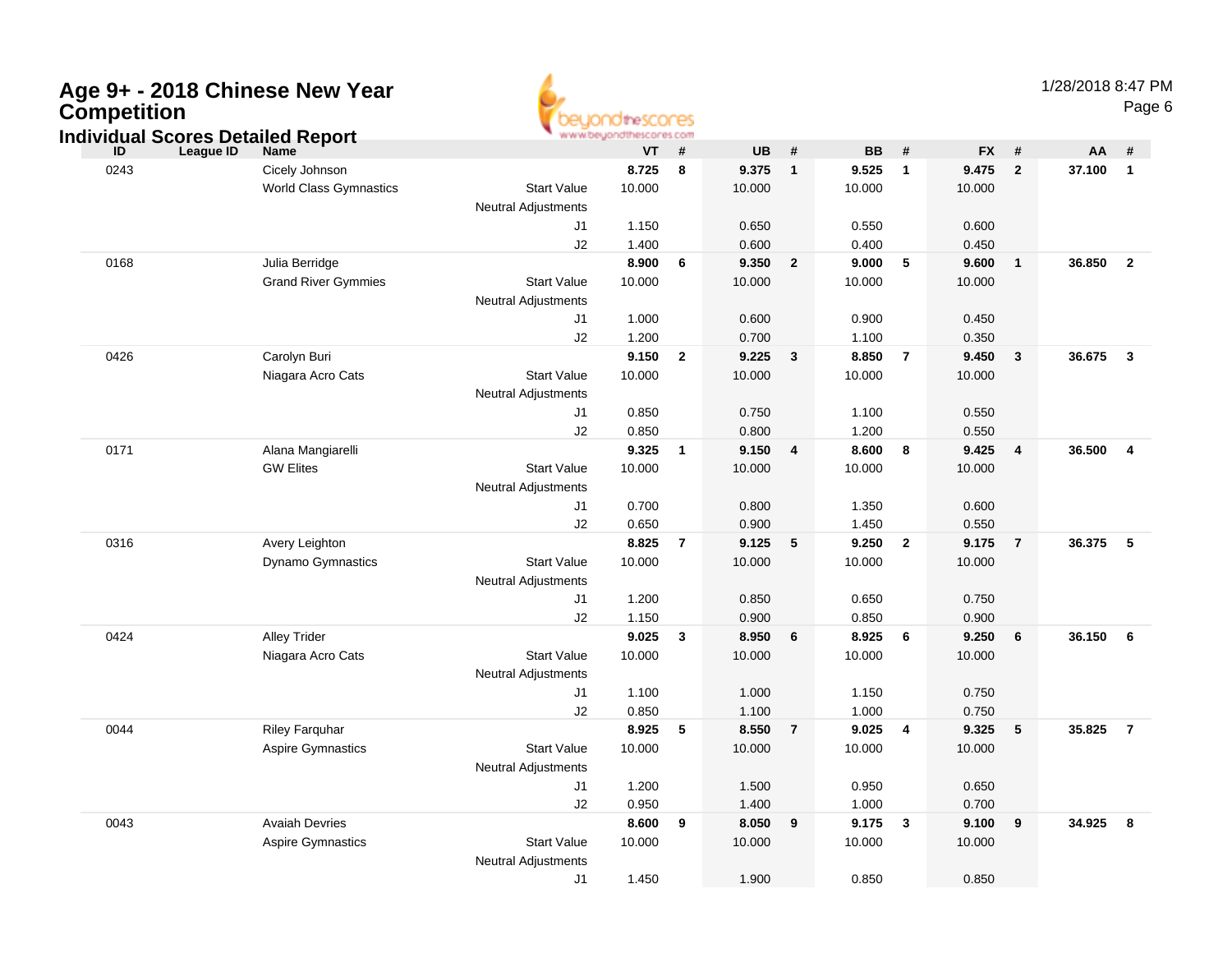

1/28/2018 8:47 PM

Page 7

|      | dividual Scores Detailed Report |                     | ALAI AI DID'IDI IDI HAYOR ILY DILI |    |          |                 |          |        |     |
|------|---------------------------------|---------------------|------------------------------------|----|----------|-----------------|----------|--------|-----|
|      |                                 | J2                  | 1.350                              |    | 2.000    | 0.800           | 0.950    |        |     |
| 0055 | Jonai Mulder                    |                     | 8.600                              | 9  | 8.100 8  | $9.025 \quad 4$ | 9.000 10 | 34.725 | - 9 |
|      | Blenheim-Kent                   | <b>Start Value</b>  | 10.000                             |    | 9.500    | 10.000          | 10.000   |        |     |
|      |                                 | Neutral Adjustments |                                    |    |          |                 |          |        |     |
|      |                                 | J1                  | 1.450                              |    | 1.400    | 1.050           | 0.900    |        |     |
|      |                                 | J2                  | 1.350                              |    | 1.400    | 0.900           | 1.100    |        |     |
| 0244 | Victoria Vergos                 |                     | 8.950                              | -4 | 8.000 10 | 8.500 9         | 9.125 8  | 34.575 | 10  |
|      | World Class Gymnastics          | <b>Start Value</b>  | 10.000                             |    | 9.500    | 10.000          | 10.000   |        |     |
|      |                                 | Neutral Adjustments |                                    |    |          |                 |          |        |     |
|      |                                 | J1                  | 1.150                              |    | 1.500    | 1.600           | 0.950    |        |     |
|      |                                 | J2                  | 0.950                              |    | 1.500    | 1.400           | 0.800    |        |     |

### **Gymnastics Ontario Level 6**

**Age 12 B**

| ID   | League ID | <b>Name</b>              |                            | <b>VT</b> | #              | <b>UB</b> | #                       | <b>BB</b> | #                       | <b>FX</b> | #            | $AA$ # |                |
|------|-----------|--------------------------|----------------------------|-----------|----------------|-----------|-------------------------|-----------|-------------------------|-----------|--------------|--------|----------------|
| 0577 |           | Emma Gagnon              |                            | 9.075     | 3              | 9.200     | $\overline{2}$          | 9.375     | $\overline{\mathbf{2}}$ | 9.500     | $\mathbf{1}$ | 37.150 | 1              |
|      |           | Niagara Acro Cats        | <b>Start Value</b>         | 10.000    |                | 10.000    |                         | 10.000    |                         | 10.000    |              |        |                |
|      |           |                          | Neutral Adjustments        |           |                |           |                         |           |                         |           |              |        |                |
|      |           |                          | J <sub>1</sub>             | 0.900     |                | 0.800     |                         | 0.650     |                         | 0.500     |              |        |                |
|      |           |                          | J2                         | 0.950     |                | 0.800     |                         | 0.600     |                         | 0.500     |              |        |                |
| 0218 |           | <b>Chloe Vizler</b>      |                            | 9.100     | $\overline{2}$ | 9.300     | $\blacksquare$          | 9.350     | 3                       | 9.000     | 8            | 36.750 | $\overline{2}$ |
|      |           | Rose City Gymnastics     | <b>Start Value</b>         | 10.000    |                | 10.000    |                         | 10.000    |                         | 10.000    |              |        |                |
|      |           |                          | Neutral Adjustments        |           |                |           |                         |           |                         |           |              |        |                |
|      |           |                          | J1                         | 0.800     |                | 0.700     |                         | 0.750     |                         | 1.100     |              |        |                |
|      |           |                          | J2                         | 1.000     |                | 0.700     |                         | 0.550     |                         | 0.900     |              |        |                |
| 0482 |           | <b>Brianna Cocco</b>     |                            | 9.075     | 3              | 8.925     | $\overline{4}$          | 9.300     | $\overline{4}$          | 9.450     | $\mathbf{2}$ | 36.750 | $\overline{2}$ |
|      |           | <b>Gymnastics Energy</b> | <b>Start Value</b>         | 10.000    |                | 10.000    |                         | 10.000    |                         | 10.000    |              |        |                |
|      |           |                          | Neutral Adjustments        |           |                |           |                         |           |                         |           |              |        |                |
|      |           |                          | J1                         | 1.000     |                | 1.100     |                         | 0.800     |                         | 0.650     |              |        |                |
|      |           |                          | J2                         | 0.850     |                | 1.050     |                         | 0.600     |                         | 0.450     |              |        |                |
| 0309 |           | Keira Harte              |                            | 8.900     | 4              | 9.100     | $\overline{\mathbf{3}}$ | 9.300     | -4                      | 9.325     | 3            | 36.625 | $\mathbf{3}$   |
|      |           | Dynamo Gymnastics        | <b>Start Value</b>         | 10.000    |                | 10.000    |                         | 10.000    |                         | 10.000    |              |        |                |
|      |           |                          | Neutral Adjustments        |           |                |           |                         |           |                         |           |              |        |                |
|      |           |                          | J1                         | 1.200     |                | 0.850     |                         | 0.700     |                         | 0.650     |              |        |                |
|      |           |                          | J2                         | 1.000     |                | 0.950     |                         | 0.700     |                         | 0.700     |              |        |                |
| 0425 |           | Zoe Zimmerman            |                            | 9.225     | 1              | 8.650     | 6                       | 8.950     | 8                       | 9.275     | 4            | 36.100 | $\overline{4}$ |
|      |           | Niagara Acro Cats        | <b>Start Value</b>         | 10.000    |                | 10.000    |                         | 10.000    |                         | 10.000    |              |        |                |
|      |           |                          | <b>Neutral Adjustments</b> |           |                |           |                         |           |                         |           |              |        |                |
|      |           |                          | J <sub>1</sub>             | 0.850     |                | 1.350     |                         | 1.000     |                         | 0.800     |              |        |                |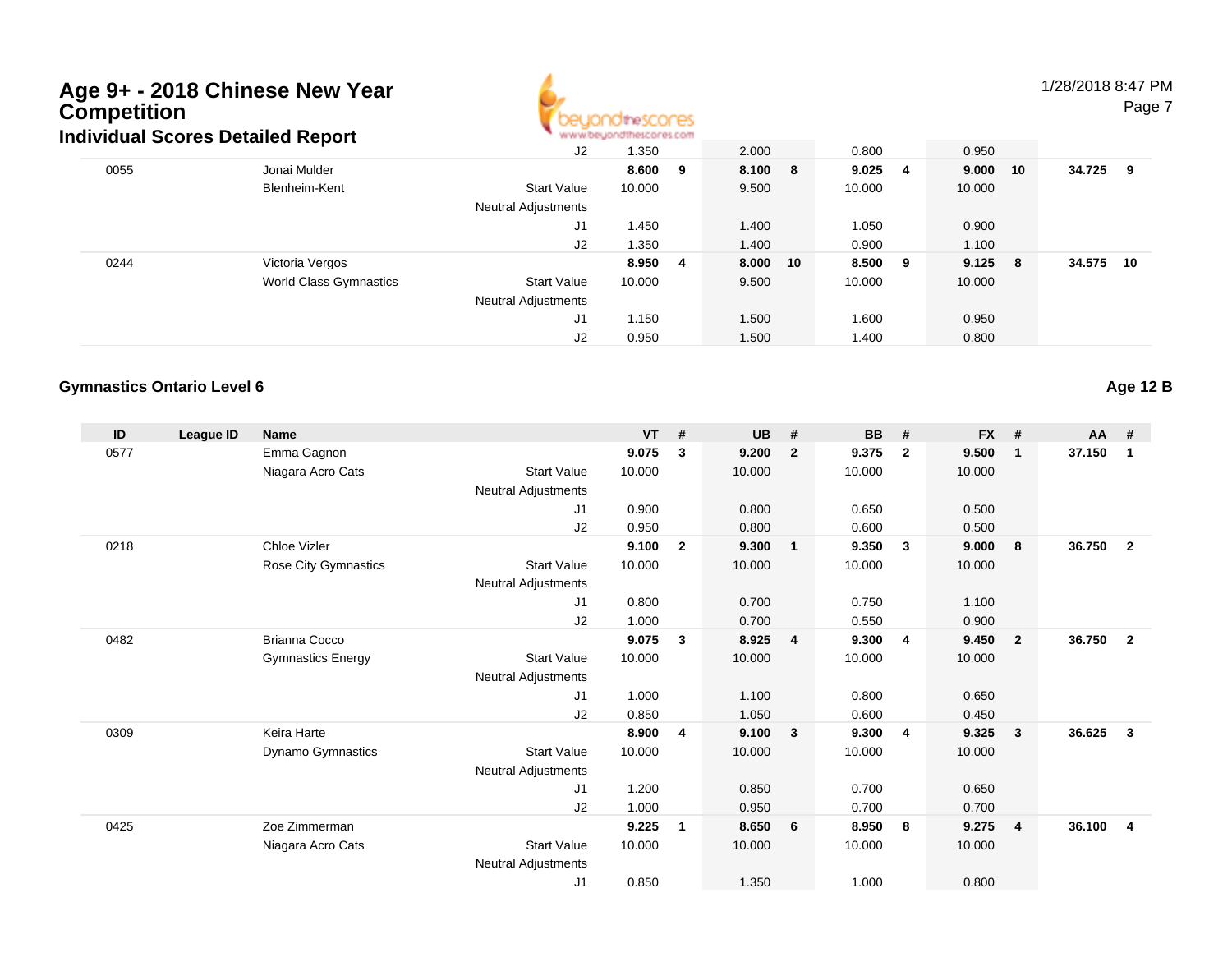

Page 8

|      | <b>naividual Scores Detailed Report</b> |                            | www.ob/foundation.com |                          |              |                          |        |                |        |                         |        |                |
|------|-----------------------------------------|----------------------------|-----------------------|--------------------------|--------------|--------------------------|--------|----------------|--------|-------------------------|--------|----------------|
|      |                                         | J2                         | 0.700                 |                          | 1.350        |                          | 1.100  |                | 0.650  |                         |        |                |
| 0042 | Sydney Nicholls                         |                            | 8.725                 | 6                        | 8.750        | 5                        | 9.150  | 5              | 9.125  | 6                       | 35.750 | 5              |
|      | <b>Aspire Gymnastics</b>                | <b>Start Value</b>         | 10.000                |                          | 10.000       |                          | 10.000 |                | 10.000 |                         |        |                |
|      |                                         | <b>Neutral Adjustments</b> |                       |                          |              |                          |        |                |        |                         |        |                |
|      |                                         | J1                         | 1.300                 |                          | 1.300        |                          | 0.800  |                | 0.950  |                         |        |                |
|      |                                         | J2                         | 1.250                 |                          | 1.200        |                          | 0.900  |                | 0.800  |                         |        |                |
| 0545 | Ava Tsilibanis                          |                            | 8.775                 | 5                        | 7.950        | 9                        | 9.450  | 1              | 9.150  | $-5$                    | 35.325 | 6              |
|      | <b>Gymnastics Energy</b>                | <b>Start Value</b>         | 10.000                |                          | 10.000       |                          | 10.000 |                | 10.000 |                         |        |                |
|      |                                         | <b>Neutral Adjustments</b> |                       |                          |              |                          |        |                |        |                         |        |                |
|      |                                         | J1                         | 1.250                 |                          | 2.200        |                          | 0.650  |                | 0.850  |                         |        |                |
|      |                                         | J2                         | 1.200                 |                          | 1.900        |                          | 0.450  |                | 0.850  |                         |        |                |
| 0170 | Katie Cameron                           |                            | 8.350                 | $\overline{7}$           | 8.550        | 7                        | 9.025  | 6              | 9.275  | $\overline{\mathbf{4}}$ | 35.200 | $\overline{7}$ |
|      | <b>GW Elites</b>                        | <b>Start Value</b>         | 10.000                |                          | 9.500        |                          | 10.000 |                | 10.000 |                         |        |                |
|      |                                         | <b>Neutral Adjustments</b> |                       |                          |              |                          |        |                |        |                         |        |                |
|      |                                         | J1                         | 1.750                 |                          | 0.900        |                          | 1.050  |                | 0.700  |                         |        |                |
|      |                                         | J2                         | 1.550                 |                          | 1.000        |                          | 0.900  |                | 0.750  |                         |        |                |
| 0069 | Jayde Melhuish-McGahan                  |                            | 8.300                 | 8                        | 8.400        | 8                        | 8.975  | $\overline{7}$ | 9.025  | $\overline{7}$          | 34.700 | 8              |
|      | Blenheim-Kent                           | <b>Start Value</b>         | 10.000                |                          | 10.000       |                          | 10.000 |                | 10.000 |                         |        |                |
|      |                                         | Neutral Adjustments        |                       |                          |              |                          |        |                |        |                         |        |                |
|      |                                         | J1                         | 1.750                 |                          | 1.700        |                          | 1.000  |                | 1.100  |                         |        |                |
|      |                                         | J2                         | 1.650                 |                          | 1.500        |                          | 1.050  |                | 0.850  |                         |        |                |
| 0247 | Alexandra Danieli                       |                            | <b>X.XXX</b>          | $\overline{\phantom{a}}$ | <b>X.XXX</b> | $\overline{\phantom{a}}$ | 8.900  | 9              | 8.525  | 9                       | 17.425 | 9              |
|      | <b>World Class Gymnastics</b>           | <b>Start Value</b>         |                       |                          |              |                          | 10.000 |                | 10.000 |                         |        |                |
|      |                                         | Neutral Adjustments        |                       |                          |              |                          |        |                |        |                         |        |                |
|      |                                         | J1                         |                       |                          |              |                          | 1.000  |                | 1.500  |                         |        |                |
|      |                                         | J2                         |                       |                          |              |                          | 1.200  |                | 1.450  |                         |        |                |

### **Gymnastics Ontario Level 6**

| ID   | League ID | <b>Name</b>              |                            | $VT$ # |              | $UB$ #    |   | <b>BB</b> | - # | <b>FX</b> | #   | <b>AA</b> | -# |
|------|-----------|--------------------------|----------------------------|--------|--------------|-----------|---|-----------|-----|-----------|-----|-----------|----|
| 0038 |           | Natasha Meinders         |                            | 9.450  | 3            | $9.175$ 2 |   | 9.650     |     | 9.375     | -5  | 37.650    |    |
|      |           | Aspire Gymnastics        | <b>Start Value</b>         | 10.000 |              | 10.000    |   | 10.000    |     | 10.000    |     |           |    |
|      |           |                          | Neutral Adjustments        |        |              |           |   |           |     |           |     |           |    |
|      |           |                          | J1                         | 0.600  |              | 0.750     |   | 0.300     |     | 0.650     |     |           |    |
|      |           |                          | J2                         | 0.500  |              | 0.900     |   | 0.400     |     | 0.600     |     |           |    |
| 0035 |           | Carlie Evans             |                            | 9.550  | $\mathbf{2}$ | 8.800     | 4 | $9.525$ 2 |     | 9.550     | - 4 | 37.425    | -2 |
|      |           | <b>Aspire Gymnastics</b> | <b>Start Value</b>         | 10.000 |              | 10.000    |   | 10.000    |     | 10.000    |     |           |    |
|      |           |                          | <b>Neutral Adjustments</b> |        |              |           |   |           |     |           |     |           |    |
|      |           |                          | J1                         | 0.450  |              | 1.150     |   | 0.400     |     | 0.400     |     |           |    |

**Age 13 A**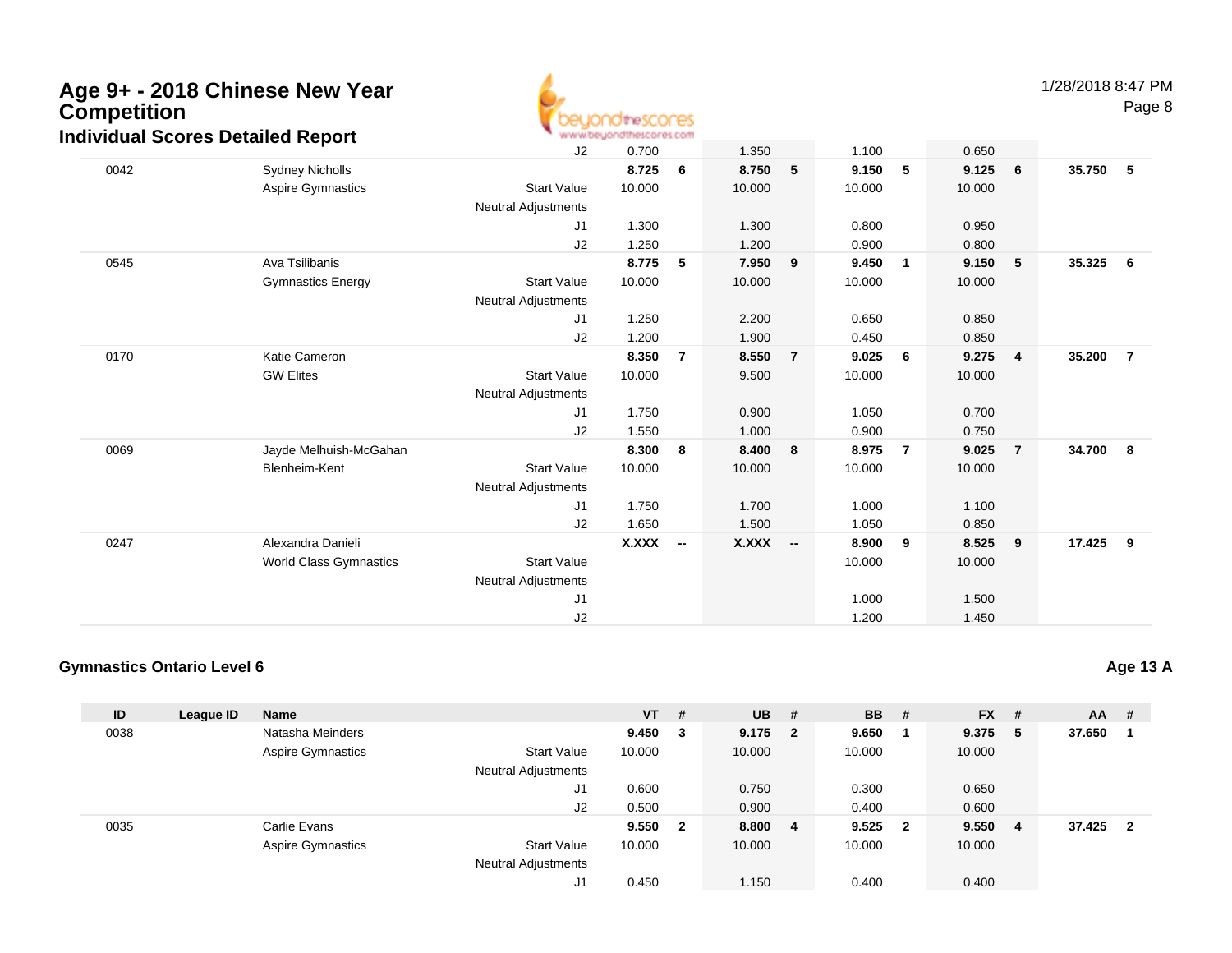

1/28/2018 8:47 PM

Page 9

|      | arriadar Oboros Dolanca Report  | J2                         | 0.450  |                | 1.250  |                | 0.550  |                | 0.500  |                         |          |                |
|------|---------------------------------|----------------------------|--------|----------------|--------|----------------|--------|----------------|--------|-------------------------|----------|----------------|
| 0362 | Mya Feher                       |                            | 9.200  | 4              | 8.875  | $\mathbf{3}$   | 9.475  | $\mathbf{3}$   | 9.625  | $\overline{\mathbf{2}}$ | 37.175 3 |                |
|      | Hamilton Wentworth Regionettes  | <b>Start Value</b>         | 10.000 |                | 9.900  |                | 10.000 |                | 10.000 |                         |          |                |
|      |                                 | <b>Neutral Adjustments</b> |        |                |        |                |        |                |        |                         |          |                |
|      |                                 | J1                         | 0.800  |                | 1.050  |                | 0.650  |                | 0.450  |                         |          |                |
|      |                                 | J2                         | 0.800  |                | 1.000  |                | 0.400  |                | 0.300  |                         |          |                |
| 0068 | Soh-Lee Jung                    |                            | 9.675  | $\mathbf{1}$   | 9.225  | $\mathbf{1}$   | 8.900  | 5              | 9.175  | $6\phantom{1}6$         | 36.975   | $\overline{4}$ |
|      | Blenheim-Kent                   | <b>Start Value</b>         | 10.000 |                | 10.000 |                | 10.000 |                | 10.000 |                         |          |                |
|      |                                 | <b>Neutral Adjustments</b> |        |                |        |                |        |                |        |                         |          |                |
|      |                                 | J <sub>1</sub>             | 0.300  |                | 0.850  |                | 1.050  |                | 0.850  |                         |          |                |
|      |                                 | J2                         | 0.350  |                | 0.700  |                | 1.150  |                | 0.800  |                         |          |                |
| 0177 | Danielle Janicki                |                            | 9.075  | 5              | 8.875  | 3              | 9.350  | 4              | 9.600  | $\overline{\mathbf{3}}$ | 36.900   | 5              |
|      | <b>GW Elites</b>                | <b>Start Value</b>         | 10.000 |                | 10.000 |                | 10.000 |                | 10.000 |                         |          |                |
|      |                                 | <b>Neutral Adjustments</b> |        |                |        |                |        |                |        |                         |          |                |
|      |                                 | J <sub>1</sub>             | 0.950  |                | 1.050  |                | 0.600  |                | 0.300  |                         |          |                |
|      |                                 | J2                         | 0.900  |                | 1.200  |                | 0.700  |                | 0.500  |                         |          |                |
| 0414 | Mya Thorogood                   |                            | 8.600  | 8              | 8.300  | 6              | 8.900  | 5              | 9.650  | $\overline{\mathbf{1}}$ | 35.450   | 6              |
|      | Hamilton Wentworth Regionettes  | <b>Start Value</b>         | 10.000 |                | 10.000 |                | 10.000 |                | 10.000 |                         |          |                |
|      |                                 | <b>Neutral Adjustments</b> |        |                |        |                |        |                |        |                         |          |                |
|      |                                 | J <sub>1</sub>             | 1.500  |                | 1.800  |                | 1.100  |                | 0.400  |                         |          |                |
|      |                                 | J2                         | 1.300  |                | 1.600  |                | 1.100  |                | 0.300  |                         |          |                |
| 0056 | <b>Grisel Summerfield</b>       |                            | 9.050  | 6              | 8.575  | 5              | 8.700  | 6              | 9.000  | $\boldsymbol{8}$        | 35.325   | $\overline{7}$ |
|      | Blenheim-Kent                   | <b>Start Value</b>         | 10.000 |                | 10.000 |                | 10.000 |                | 10.000 |                         |          |                |
|      |                                 | <b>Neutral Adjustments</b> |        |                |        |                |        |                |        |                         |          |                |
|      |                                 | J1                         | 1.000  |                | 1.400  |                | 1.200  |                | 1.100  |                         |          |                |
|      |                                 | J2                         | 0.900  |                | 1.450  |                | 1.400  |                | 0.900  |                         |          |                |
| 0191 | Gabrielle Hopkins               |                            | 8.825  | $\overline{7}$ | 7.950  | $\overline{7}$ | 8.650  | $\overline{7}$ | 9.000  | $\overline{\mathbf{8}}$ | 34.425   | 8              |
|      | Hanover Aerials Gymnastics Club | <b>Start Value</b>         | 10.000 |                | 9.500  |                | 10.000 |                | 10.000 |                         |          |                |
|      |                                 | <b>Neutral Adjustments</b> |        |                |        |                |        |                |        |                         |          |                |
|      |                                 | J <sub>1</sub>             | 1.150  |                | 1.600  |                | 1.350  |                | 1.050  |                         |          |                |
|      |                                 | J2                         | 1.200  |                | 1.500  |                | 1.350  |                | 0.950  |                         |          |                |
| 0579 | Griffen Hoyt                    |                            | 8.350  | 9              | 7.725  | 8              | 8.125  | 8              | 9.150  | $\overline{7}$          | 33.350   | 9              |
|      | <b>Owen Sound Satellites</b>    | <b>Start Value</b>         | 10.000 |                | 10.000 |                | 10.000 |                | 10.000 |                         |          |                |
|      |                                 | <b>Neutral Adjustments</b> |        |                |        |                |        |                |        |                         |          |                |
|      |                                 | J1                         | 1.600  |                | 2.350  |                | 1.750  |                | 0.950  |                         |          |                |
|      |                                 | J2                         | 1.700  |                | 2.200  |                | 2.000  |                | 0.750  |                         |          |                |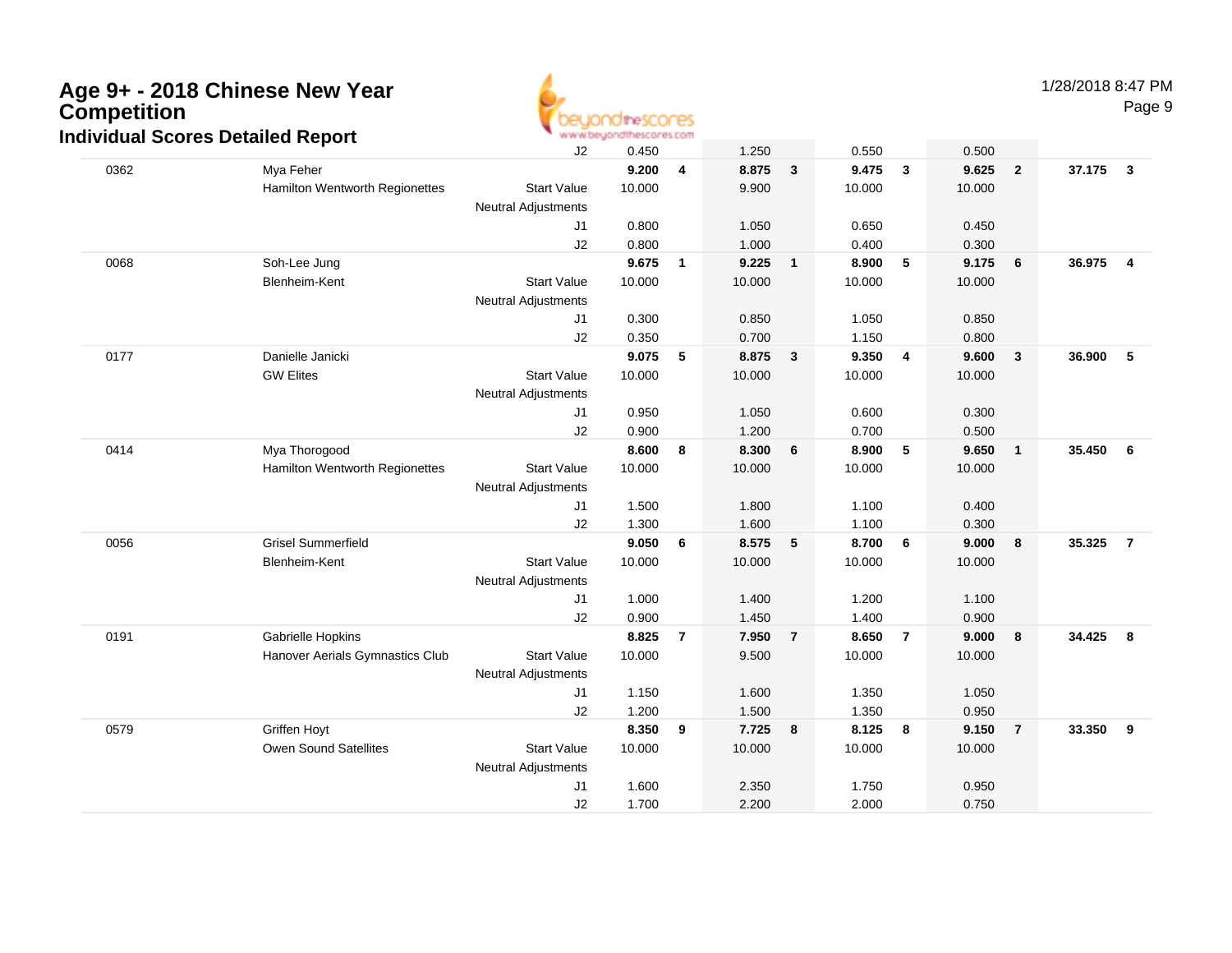

**Gymnastics Ontario Level 6 Age 13 B**

| ID   | <b>League ID</b> | <b>Name</b>                           |                            | <b>VT</b>      | #            | <b>UB</b>      | #                       | <b>BB</b>      | #              | <b>FX</b>      | #              | AA     | #              |
|------|------------------|---------------------------------------|----------------------------|----------------|--------------|----------------|-------------------------|----------------|----------------|----------------|----------------|--------|----------------|
| 0363 |                  | Hailey MacNamara                      |                            | 8.825          | 4            | 9.075          | $\mathbf{3}$            | 9.550          | $\overline{1}$ | 9.425          | $\overline{2}$ | 36.875 | $\mathbf{1}$   |
|      |                  | <b>Hamilton Wentworth Regionettes</b> | <b>Start Value</b>         | 10.000         |              | 9.900          |                         | 10.000         |                | 10.000         |                |        |                |
|      |                  |                                       | <b>Neutral Adjustments</b> |                |              |                |                         |                |                |                |                |        |                |
|      |                  |                                       | J <sub>1</sub>             | 1.250          |              | 0.850          |                         | 0.400          |                | 0.550          |                |        |                |
|      |                  |                                       | J2                         | 1.100          |              | 0.800          |                         | 0.500          |                | 0.600          |                |        |                |
| 0039 |                  | Jillian Ostaszewicz                   |                            | 8.700          | 5            | 9.125          | $\overline{\mathbf{2}}$ | 9.425          | $\overline{2}$ | 9.175          | 6              | 36.425 | $\overline{2}$ |
|      |                  | <b>Aspire Gymnastics</b>              | <b>Start Value</b>         | 10.000         |              | 10.000         |                         | 10.000         |                | 10.000         |                |        |                |
|      |                  |                                       | <b>Neutral Adjustments</b> |                |              |                |                         |                |                |                |                |        |                |
|      |                  |                                       | J1                         | 1.300          |              | 0.950          |                         | 0.600          |                | 0.900          |                |        |                |
|      |                  |                                       | J2                         | 1.300          |              | 0.800          |                         | 0.550          |                | 0.750          |                |        |                |
| 0176 |                  | Kaitlyn Welker                        |                            | 9.050          | $\mathbf{2}$ | 9.225          | $\overline{\mathbf{1}}$ | 8.750          | 5              | 9.400          | $\mathbf{3}$   | 36.425 | $\overline{2}$ |
|      |                  | <b>GW Elites</b>                      | <b>Start Value</b>         | 10.000         |              | 10.000         |                         | 10.000         |                | 10.000         |                |        |                |
|      |                  |                                       | <b>Neutral Adjustments</b> |                |              |                |                         |                |                |                |                |        |                |
|      |                  |                                       | J1                         | 1.000          |              | 0.750          |                         | 1.250          |                | 0.500          |                |        |                |
| 0040 |                  | Reese Vanderkooy                      | J2                         | 0.900<br>8.600 |              | 0.800<br>8.600 |                         | 1.250<br>9.225 | $\mathbf{3}$   | 0.700<br>9.650 |                | 36.075 | $\mathbf{3}$   |
|      |                  | <b>Aspire Gymnastics</b>              | <b>Start Value</b>         | 10.000         | 6            | 10.000         | 5                       | 10.000         |                | 10.000         | $\mathbf{1}$   |        |                |
|      |                  |                                       | <b>Neutral Adjustments</b> |                |              |                |                         |                |                |                |                |        |                |
|      |                  |                                       | J1                         | 1.500          |              | 1.300          |                         | 0.700          |                | 0.250          |                |        |                |
|      |                  |                                       | J2                         | 1.300          |              | 1.500          |                         | 0.850          |                | 0.450          |                |        |                |
| 0001 |                  | Cassandra Attygale                    |                            | 9.300          | $\mathbf{1}$ | 8.150          | 6                       | 9.150          | $\overline{4}$ | 9.250          | 5              | 35.850 | 4              |
|      |                  | <b>Adrenaline Gymnastics</b>          | <b>Start Value</b>         | 10.000         |              | 9.500          |                         | 10.000         |                | 10.000         |                |        |                |
|      |                  |                                       | <b>Neutral Adjustments</b> |                |              |                |                         |                |                |                |                |        |                |
|      |                  |                                       | J <sub>1</sub>             | 0.700          |              | 1.400          |                         | 0.750          |                | 0.850          |                |        |                |
|      |                  |                                       | J2                         | 0.700          |              | 1.300          |                         | 0.950          |                | 0.650          |                |        |                |
| 0265 |                  | Jamiee-Lynn Houweling                 |                            | 8.875          | 3            | 8.825          | 4                       | 8.475          | $\overline{7}$ | 9.150          | $\overline{7}$ | 35.325 | 5              |
|      |                  | <b>Chatham Inspire Gymnastics</b>     | <b>Start Value</b>         | 10.000         |              | 10.000         |                         | 10.000         |                | 10.000         |                |        |                |
|      |                  |                                       | <b>Neutral Adjustments</b> |                |              |                |                         |                |                |                |                |        |                |
|      |                  |                                       | J1                         | 1.050          |              | 1.200          |                         | 1.450          |                | 0.950          |                |        |                |
|      |                  |                                       | J2                         | 1.200          |              | 1.150          |                         | 1.600          |                | 0.750          |                |        |                |
| 0101 |                  | Leyton Lucier                         |                            | 8.825          | 4            | 8.150          | 6                       | 8.700          | 6              | 9.400          | $\mathbf{3}$   | 35.075 | 6              |
|      |                  | <b>Burlington Gymnastics Club</b>     | <b>Start Value</b>         | 10.000         |              | 9.500          |                         | 10.000         |                | 10.000         |                |        |                |
|      |                  |                                       | Neutral Adjustments        |                |              |                |                         |                |                |                |                |        |                |
|      |                  |                                       | J1                         | 1.150          |              | 1.400          |                         | 1.350          |                | 0.500          |                |        |                |
|      |                  |                                       | J2                         | 1.200          |              | 1.300          |                         | 1.250          |                | 0.700          |                |        |                |
| 0063 |                  | Kyra Glassford-Bailey                 |                            | 8.700          | 5            | 8.075          | $\overline{7}$          | 8.250          | 9              | 9.275          | 4              | 34.300 | $\overline{7}$ |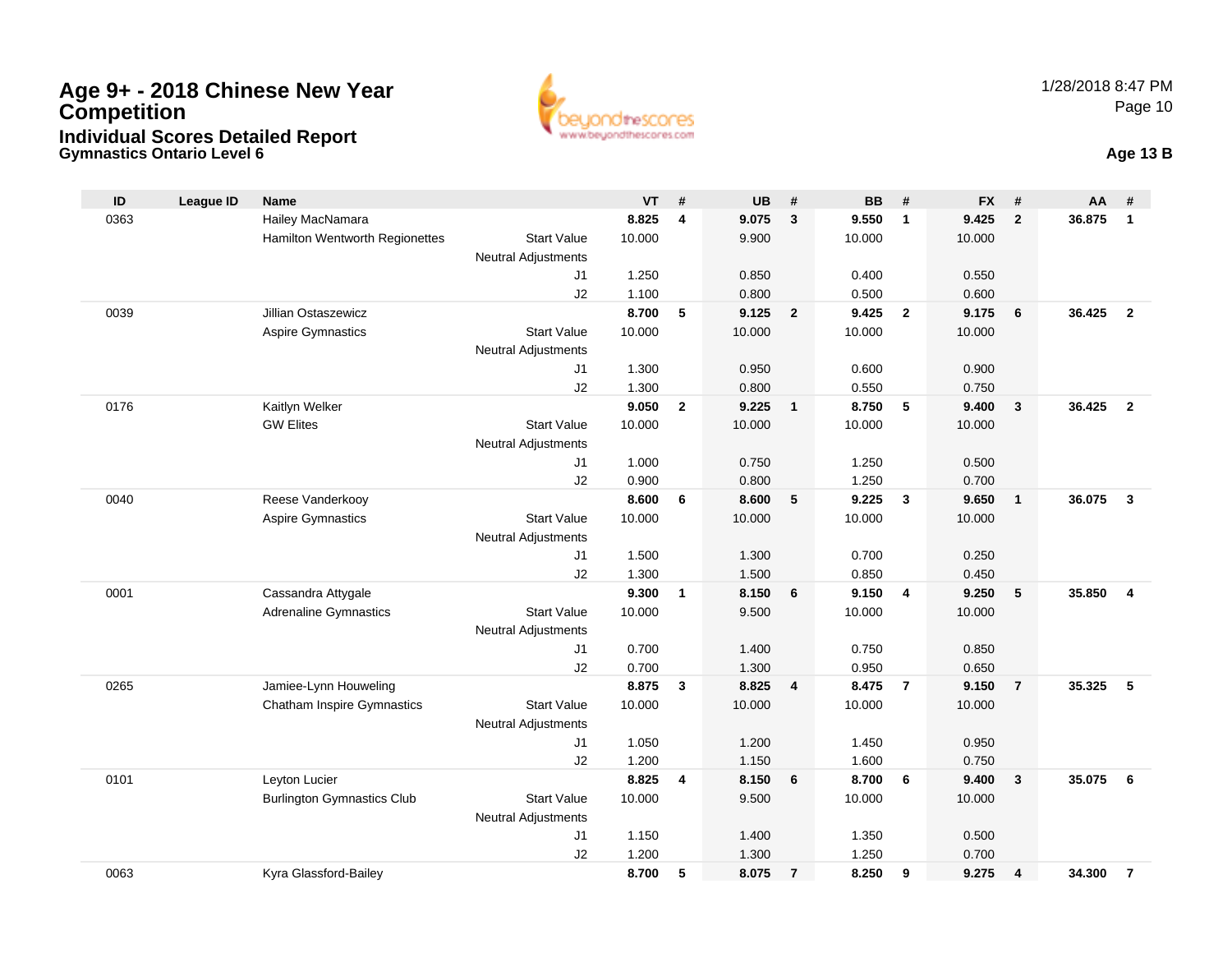

1/28/2018 8:47 PM

Page 11

| ndividual Scores Detailed Report |                            |                            | www.beyondthescores.com |         |            |         |              |
|----------------------------------|----------------------------|----------------------------|-------------------------|---------|------------|---------|--------------|
|                                  | Blenheim-Kent              | <b>Start Value</b>         | 10.000                  | 10.000  | 9.400      | 10.000  |              |
|                                  |                            | <b>Neutral Adjustments</b> |                         |         |            |         |              |
|                                  |                            | J1                         | 1.300                   | 1.900   | 1.100      | 0.800   |              |
|                                  |                            | J2                         | 1.300                   | 1.950   | 1.200      | 0.650   |              |
| 0167                             | Sarah Zinger               |                            | 7.800                   | 7.750 8 | 8.350<br>8 | 8.725 8 | 32.625<br>-8 |
|                                  | <b>Grand River Gymmies</b> | <b>Start Value</b>         | 10.000                  | 9.500   | 10.000     | 10.000  |              |
|                                  |                            | <b>Neutral Adjustments</b> |                         |         |            |         |              |
|                                  |                            | J1                         | 2.200                   | 1.800   | 1.750      | 1.200   |              |
|                                  |                            | J2                         | 2.200                   | 1.700   | 1.550      | 1.350   |              |

### **Gymnastics Ontario Level 6**

| ID   | <b>League ID</b> | <b>Name</b>                       |                            | <b>VT</b> | #              | <b>UB</b> | #                       | <b>BB</b> | #                       | <b>FX</b> | #              | <b>AA</b> | #              |
|------|------------------|-----------------------------------|----------------------------|-----------|----------------|-----------|-------------------------|-----------|-------------------------|-----------|----------------|-----------|----------------|
| 0429 |                  | <b>Emma Tennant</b>               |                            | 9.325     | $\mathbf 1$    | 8.900     | $\overline{2}$          | 9.475     | $\mathbf 1$             | 9.700     | $\mathbf{1}$   | 37.400    | $\mathbf 1$    |
|      |                  | Niagara Acro Cats                 | <b>Start Value</b>         | 10.000    |                | 10.000    |                         | 10.000    |                         | 10.000    |                |           |                |
|      |                  |                                   | <b>Neutral Adjustments</b> |           |                |           |                         |           |                         |           |                |           |                |
|      |                  |                                   | J1                         | 0.650     |                | 1.250     |                         | 0.500     |                         | 0.200     |                |           |                |
|      |                  |                                   | J2                         | 0.700     |                | 0.950     |                         | 0.550     |                         | 0.400     |                |           |                |
| 0266 |                  | Ella Tryon                        |                            | 9.125     | $\mathbf{3}$   | 9.575     | $\overline{\mathbf{1}}$ | 8.950     | 5                       | 9.100     | 5              | 36.750    | $\overline{2}$ |
|      |                  | <b>Chatham Inspire Gymnastics</b> | <b>Start Value</b>         | 10.000    |                | 10.000    |                         | 10.000    |                         | 10.000    |                |           |                |
|      |                  |                                   | <b>Neutral Adjustments</b> |           |                |           |                         |           |                         |           |                |           |                |
|      |                  |                                   | J <sub>1</sub>             | 0.800     |                | 0.400     |                         | 1.050     |                         | 1.050     |                |           |                |
|      |                  |                                   | J2                         | 0.950     |                | 0.450     |                         | 1.050     |                         | 0.750     |                |           |                |
| 0174 |                  | Mariah Marshall-Taylor            |                            | 9.125     | $\mathbf{3}$   | 8.800     | $\mathbf{3}$            | 9.050     | 4                       | 9.625     | $\overline{2}$ | 36.600    | 3              |
|      |                  | <b>GW Elites</b>                  | <b>Start Value</b>         | 10.000    |                | 10.000    |                         | 10.000    |                         | 10.000    |                |           |                |
|      |                  |                                   | <b>Neutral Adjustments</b> |           |                |           |                         |           |                         |           |                |           |                |
|      |                  |                                   | J <sub>1</sub>             | 0.900     |                | 1.100     |                         | 0.900     |                         | 0.400     |                |           |                |
|      |                  |                                   | J <sub>2</sub>             | 0.850     |                | 1.300     |                         | 1.000     |                         | 0.350     |                |           |                |
| 0034 |                  | Ava Mielko                        |                            | 9.000     | 4              | 8.900     | $\overline{2}$          | 9.150     | $\overline{2}$          | 9.350     | 3              | 36,400    | $\overline{4}$ |
|      |                  | Aspire Gymnastics                 | <b>Start Value</b>         | 10.000    |                | 10.000    |                         | 9.900     |                         | 10.000    |                |           |                |
|      |                  |                                   | <b>Neutral Adjustments</b> |           |                |           |                         |           |                         |           |                |           |                |
|      |                  |                                   | J1                         | 1.100     |                | 1.000     |                         | 0.750     |                         | 0.550     |                |           |                |
|      |                  |                                   | J2                         | 0.900     |                | 1.200     |                         | 0.750     |                         | 0.750     |                |           |                |
| 0175 |                  | Mackenna Suzuki                   |                            | 9.275     | $\overline{2}$ | 8.750     | $\overline{4}$          | 9.075     | $\overline{\mathbf{3}}$ | 9.300     | $\overline{4}$ | 36.400    | $\overline{4}$ |
|      |                  | <b>GW Elites</b>                  | <b>Start Value</b>         | 10.000    |                | 10.000    |                         | 10.000    |                         | 10.000    |                |           |                |
|      |                  |                                   | <b>Neutral Adjustments</b> |           |                |           |                         |           |                         |           |                |           |                |
|      |                  |                                   | J <sub>1</sub>             | 0.700     |                | 1.300     |                         | 0.800     |                         | 0.750     |                |           |                |
|      |                  |                                   | J <sub>2</sub>             | 0.750     |                | 1.200     |                         | 1.050     |                         | 0.650     |                |           |                |
| 0151 |                  | Abby Lise                         |                            | 8.525     | 5              | 8.725     | -5                      | 8.650     | -7                      | 8.825     | 6              | 34.725    | 5              |

**Age 13 C**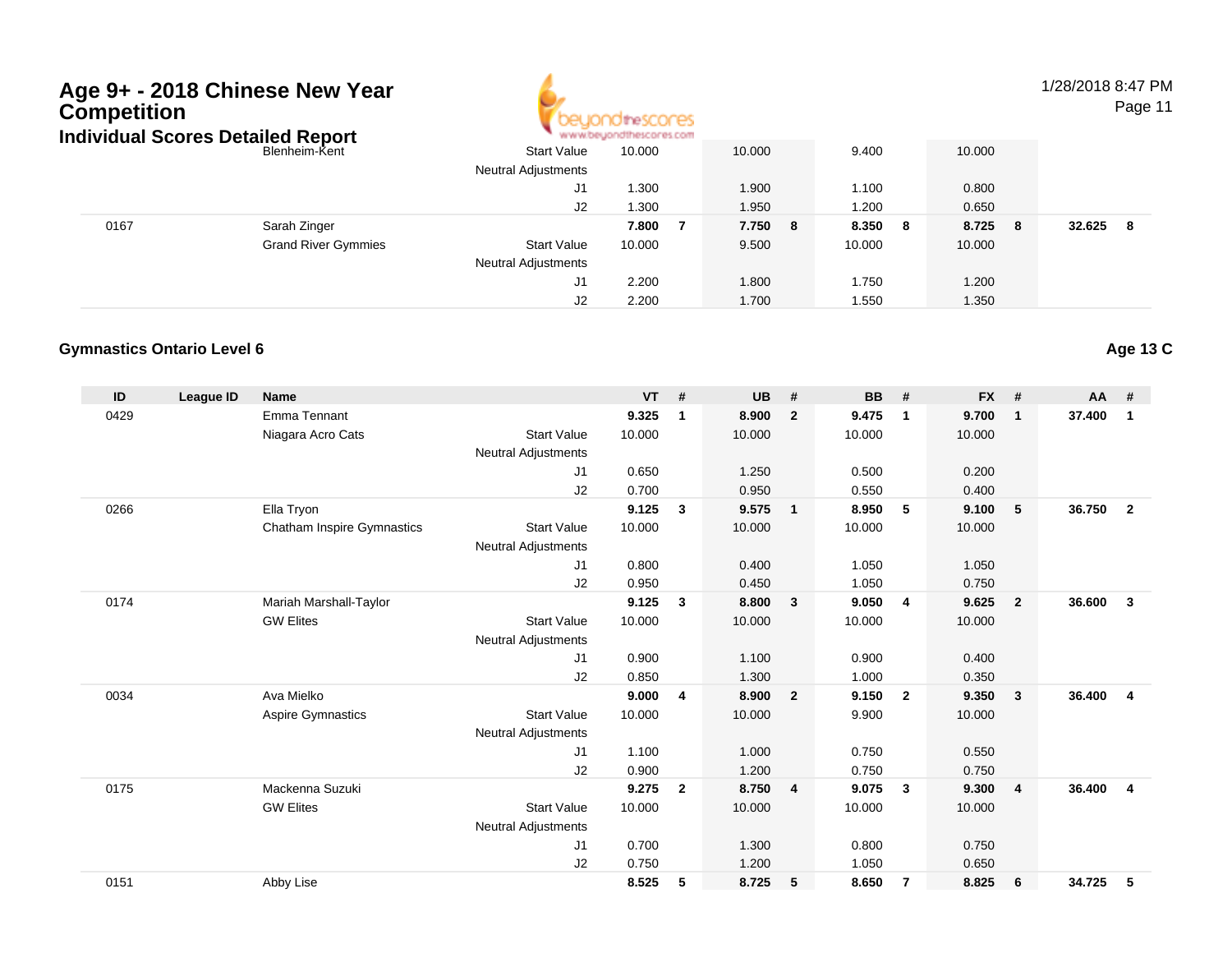

1/28/2018 8:47 PM

Page 12

| idividual Scores Detailed Report |                                   |                            | * www.beyondthescores.com |     |         |   |         |         |          |                |
|----------------------------------|-----------------------------------|----------------------------|---------------------------|-----|---------|---|---------|---------|----------|----------------|
|                                  | <b>Grand River Gymmies</b>        | <b>Start Value</b>         | 10.000                    |     | 10.000  |   | 10.000  | 10.000  |          |                |
|                                  |                                   | <b>Neutral Adjustments</b> |                           |     |         |   |         |         |          |                |
|                                  |                                   | J1                         | 1.450                     |     | 1.350   |   | 1.250   | 1.100   |          |                |
|                                  |                                   | J2                         | 1.500                     |     | 1.200   |   | 1.450   | 1.250   |          |                |
| 0094                             | Lauren Kuyper                     |                            | 8.350                     | - 6 | 8.675 6 |   | 7.400 8 | 9.300 4 | 33.725 6 |                |
|                                  | <b>Burlington Gymnastics Club</b> | <b>Start Value</b>         | 10.000                    |     | 10.000  |   | 10.000  | 10.000  |          |                |
|                                  |                                   | <b>Neutral Adjustments</b> |                           |     |         |   |         |         |          |                |
|                                  |                                   | J1                         | 1.650                     |     | 1.450   |   | 2.600   | 0.750   |          |                |
|                                  |                                   | J2                         | 1.650                     |     | 1.200   |   | 2.600   | 0.650   |          |                |
| 0190                             | Erica Alonso                      |                            | 8.050                     | 7   | 7.100   | 7 | 8.775 6 | 8.725 7 | 32.650   | $\overline{7}$ |
|                                  | Hanover Aerials Gymnastics Club   | <b>Start Value</b>         | 10.000                    |     | 9.500   |   | 10.000  | 10.000  |          |                |
|                                  |                                   | <b>Neutral Adjustments</b> |                           |     |         |   |         |         |          |                |
|                                  |                                   | J <sub>1</sub>             | 2.000                     |     | 2.300   |   | 1.100   | 1.350   |          |                |
|                                  |                                   | J2                         | 1.900                     |     | 2.500   |   | 1.350   | 1.200   |          |                |

### **Gymnastics Ontario Level 6**

| ID   | League ID | Name                              |                            | <b>VT</b> | #              | <b>UB</b> | #                       | <b>BB</b> | #                       | <b>FX</b> | #                       | AA     | #                       |
|------|-----------|-----------------------------------|----------------------------|-----------|----------------|-----------|-------------------------|-----------|-------------------------|-----------|-------------------------|--------|-------------------------|
| 0004 |           | Morgan Porter                     |                            | 9.325     | 3              | 9.150     | $\overline{2}$          | 9.100     | 5                       | 9.450     | $\mathbf 1$             | 37.025 | -1                      |
|      |           | Adrenaline Gymnastics             | <b>Start Value</b>         | 10.000    |                | 10.000    |                         | 10.000    |                         | 10.000    |                         |        |                         |
|      |           |                                   | Neutral Adjustments        |           |                |           |                         |           |                         |           |                         |        |                         |
|      |           |                                   | J1                         | 0.750     |                | 0.900     |                         | 0.900     |                         | 0.550     |                         |        |                         |
|      |           |                                   | J2                         | 0.600     |                | 0.800     |                         | 0.900     |                         | 0.550     |                         |        |                         |
| 0484 |           | Kelsie Czegeny                    |                            | 9.450     | $\overline{2}$ | 9.250     | $\overline{\mathbf{1}}$ | 8.825     | -7                      | 9.450     | $\overline{\mathbf{1}}$ | 36.975 | $\overline{2}$          |
|      |           | <b>Gymnastics Energy</b>          | <b>Start Value</b>         | 10.000    |                | 10.000    |                         | 10.000    |                         | 10.000    |                         |        |                         |
|      |           |                                   | <b>Neutral Adjustments</b> |           |                |           |                         |           |                         |           |                         |        |                         |
|      |           |                                   | J <sub>1</sub>             | 0.550     |                | 0.700     |                         | 1.250     |                         | 0.650     |                         |        |                         |
|      |           |                                   | J2                         | 0.550     |                | 0.800     |                         | 1.100     |                         | 0.450     |                         |        |                         |
| 0090 |           | <b>Bailey Bartley-Jameson</b>     |                            | 9.125     | 6              | 8.825     | 5                       | 9.400     | $\overline{\mathbf{2}}$ | 9.450     | -1                      | 36.800 | 3                       |
|      |           | <b>Burlington Gymnastics Club</b> | <b>Start Value</b>         | 10.000    |                | 10.000    |                         | 10.000    |                         | 10.000    |                         |        |                         |
|      |           |                                   | <b>Neutral Adjustments</b> |           |                |           |                         |           |                         |           |                         |        |                         |
|      |           |                                   | J <sub>1</sub>             | 0.950     |                | 1.250     |                         | 0.600     |                         | 0.450     |                         |        |                         |
|      |           |                                   | J2                         | 0.800     |                | 1.100     |                         | 0.600     |                         | 0.650     |                         |        |                         |
| 0061 |           | Sheila Bull                       |                            | 9.275     | 4              | 9.000     | 4                       | 9.125     | 4                       | 9.100     | 5                       | 36.500 | $\overline{\mathbf{4}}$ |
|      |           | Blenheim-Kent                     | <b>Start Value</b>         | 10.000    |                | 10.000    |                         | 10.000    |                         | 10.000    |                         |        |                         |
|      |           |                                   | <b>Neutral Adjustments</b> |           |                |           |                         |           |                         |           |                         |        |                         |
|      |           |                                   | J1                         | 0.650     |                | 1.150     |                         | 0.850     |                         | 1.000     |                         |        |                         |
|      |           |                                   | J2                         | 0.800     |                | 0.850     |                         | 0.900     |                         | 0.800     |                         |        |                         |
| 0002 |           | Celia Cianfarani                  |                            | 9.250     | 5              | 8.725     | - 6                     | 9.250     | 3                       | 9.175     | 4                       | 36.400 | 5                       |

**Age 14 A**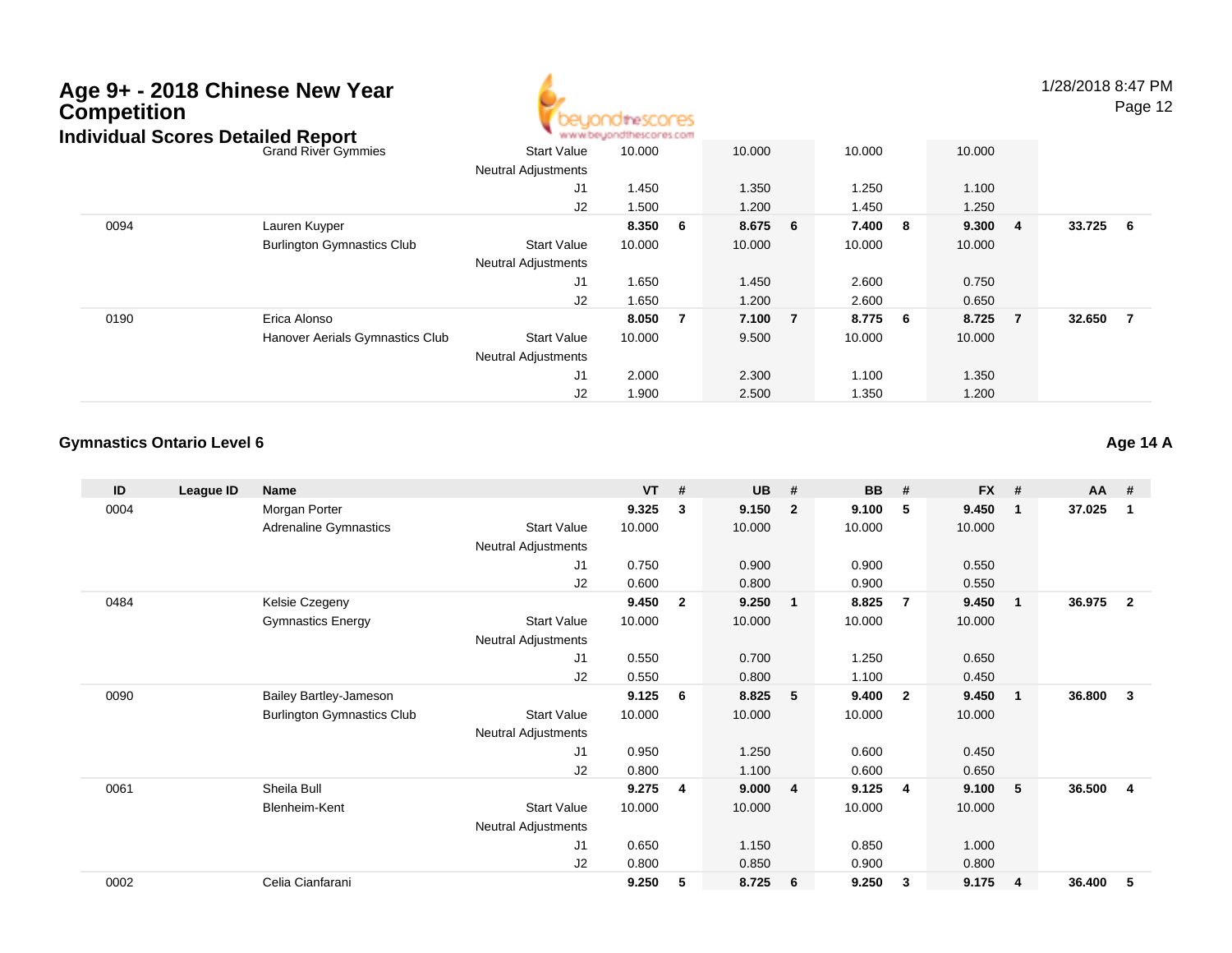| <b>Competition</b><br><b>Individual Scores Detailed Report</b> | Age 9+ - 2018 Chinese New Year    |                            | beyondthescores<br>www.beuondthescores.com |                |        |                |        |                         |        |                | 1/28/2018 8:47 PM | Page 13        |
|----------------------------------------------------------------|-----------------------------------|----------------------------|--------------------------------------------|----------------|--------|----------------|--------|-------------------------|--------|----------------|-------------------|----------------|
|                                                                | Adrenaline Gymnastics             | <b>Start Value</b>         | 10.000                                     |                | 10.000 |                | 10.000 |                         | 10.000 |                |                   |                |
|                                                                |                                   | <b>Neutral Adjustments</b> |                                            |                |        |                |        |                         |        |                |                   |                |
|                                                                |                                   | J <sub>1</sub>             | 0.750                                      |                | 1.350  |                | 0.750  |                         | 0.750  |                |                   |                |
|                                                                |                                   | J2                         | 0.750                                      |                | 1.200  |                | 0.750  |                         | 0.900  |                |                   |                |
| 0097                                                           | Alexandra Caltsounis              |                            | 8.975                                      | - 8            | 8.000  | 8              | 9.575  | $\overline{\mathbf{1}}$ | 9.300  | $\mathbf{3}$   | 35.850            | - 6            |
|                                                                | <b>Burlington Gymnastics Club</b> | <b>Start Value</b>         | 10.000                                     |                | 10.000 |                | 10.000 |                         | 10.000 |                |                   |                |
|                                                                |                                   | <b>Neutral Adjustments</b> |                                            |                |        |                |        |                         |        |                |                   |                |
|                                                                |                                   | J <sub>1</sub>             | 1.000                                      |                | 1.800  |                | 0.350  |                         | 0.700  |                |                   |                |
|                                                                |                                   | J2                         | 1.050                                      |                | 2.200  |                | 0.500  |                         | 0.700  |                |                   |                |
| 0499                                                           | <b>Trinity Griese</b>             |                            | 9.475                                      | $\overline{1}$ | 8.650  | $\overline{7}$ | 8.325  | - 9                     | 9.350  | $\overline{2}$ | 35.800            | $\overline{7}$ |
|                                                                | <b>Gymnastics Energy</b>          | <b>Start Value</b>         | 10.000                                     |                | 10.000 |                | 10.000 |                         | 10.000 |                |                   |                |
|                                                                |                                   | <b>Neutral Adjustments</b> |                                            |                |        |                |        |                         |        |                |                   |                |
|                                                                |                                   | J <sub>1</sub>             | 0.550                                      |                | 1.400  |                | 1.750  |                         | 0.550  |                |                   |                |
|                                                                |                                   | J2                         | 0.500                                      |                | 1.300  |                | 1.600  |                         | 0.750  |                |                   |                |
| 0064                                                           | Molly Hildebrand                  |                            | 9.025                                      | $\overline{7}$ | 9.050  | 3              | 8.675  | 8                       | 8.850  | $\overline{7}$ | 35.600            | 8              |
|                                                                | Blenheim-Kent                     | <b>Start Value</b>         | 10.000                                     |                | 10.000 |                | 10.000 |                         | 10.000 |                |                   |                |
|                                                                |                                   | <b>Neutral Adjustments</b> |                                            |                |        |                |        |                         |        |                |                   |                |
|                                                                |                                   | J <sub>1</sub>             | 0.950                                      |                | 1.100  |                | 1.400  |                         | 1.100  |                |                   |                |
|                                                                |                                   | J2                         | 1.000                                      |                | 0.800  |                | 1.250  |                         | 1.200  |                |                   |                |
| 0189                                                           | <b>Triena Dietz</b>               |                            | 8.925                                      | 9              | 7.950  | 9              | 9.000  | - 6                     | 8.950  | 6              | 34.825            | 9              |
|                                                                | Hanover Aerials Gymnastics Club   | <b>Start Value</b>         | 10.000                                     |                | 10.000 |                | 9.900  |                         | 10.000 |                |                   |                |
|                                                                |                                   | <b>Neutral Adjustments</b> |                                            |                |        |                |        |                         |        |                |                   |                |
|                                                                |                                   | J <sub>1</sub>             | 1.100                                      |                | 1.900  |                | 0.900  |                         | 1.000  |                |                   |                |
|                                                                |                                   | J2                         | 1.050                                      |                | 2.200  |                | 0.900  |                         | 1.100  |                |                   |                |

### **Gymnastics Ontario Level 6**

| ID   | League ID | Name                              |                            | <b>VT</b> | #                        | <b>UB</b> | #                                              | <b>BB</b> | #                        | <b>FX</b> | #                        | <b>AA</b> | #                        |
|------|-----------|-----------------------------------|----------------------------|-----------|--------------------------|-----------|------------------------------------------------|-----------|--------------------------|-----------|--------------------------|-----------|--------------------------|
|      |           |                                   |                            |           |                          |           |                                                |           |                          |           |                          |           |                          |
| 0041 |           | Sadie Bennett-Chamberlain         |                            | X.XXX     | $\overline{\phantom{a}}$ | X.XXX     | $\hspace{0.1mm}-\hspace{0.1mm}-\hspace{0.1mm}$ | X.XXX     | $\overline{\phantom{a}}$ | X.XXX     | $\overline{\phantom{a}}$ | 0.000     | $\overline{\phantom{a}}$ |
| 0106 |           | Grace Vanderzouwe                 |                            | 9.150     | - 4                      | 8.875     | - 1                                            | 9.200     |                          | 9.625     | -1                       | 36.850    |                          |
|      |           | <b>Burlington Gymnastics Club</b> | <b>Start Value</b>         | 10.000    |                          | 10.000    |                                                | 10.000    |                          | 10.000    |                          |           |                          |
|      |           |                                   | <b>Neutral Adjustments</b> |           |                          |           |                                                |           |                          |           |                          |           |                          |
|      |           |                                   | J1                         | 0.850     |                          | 1.250     |                                                | 0.800     |                          | 0.350     |                          |           |                          |
|      |           |                                   | J2                         | 0.850     |                          | 1.000     |                                                | 0.800     |                          | 0.400     |                          |           |                          |
| 0263 |           | Brynn Larkin                      |                            | 9.375     | $\overline{\mathbf{2}}$  | 8.500     | $\overline{4}$                                 | 8.825     | $\overline{\mathbf{2}}$  | 9.200     | -4                       | 35.900    | $\overline{\mathbf{2}}$  |
|      |           | <b>Chatham Inspire Gymnastics</b> | <b>Start Value</b>         | 10.000    |                          | 10.000    |                                                | 10.000    |                          | 10.000    |                          |           |                          |
|      |           |                                   | <b>Neutral Adjustments</b> |           |                          |           |                                                |           |                          |           |                          |           |                          |
|      |           |                                   | J1                         | 0.600     |                          | 1.500     |                                                | 1.250     |                          | 0.800     |                          |           |                          |
|      |           |                                   | J2                         | 0.650     |                          | 1.500     |                                                | 1.100     |                          | 0.800     |                          |           |                          |

**Age 14 B**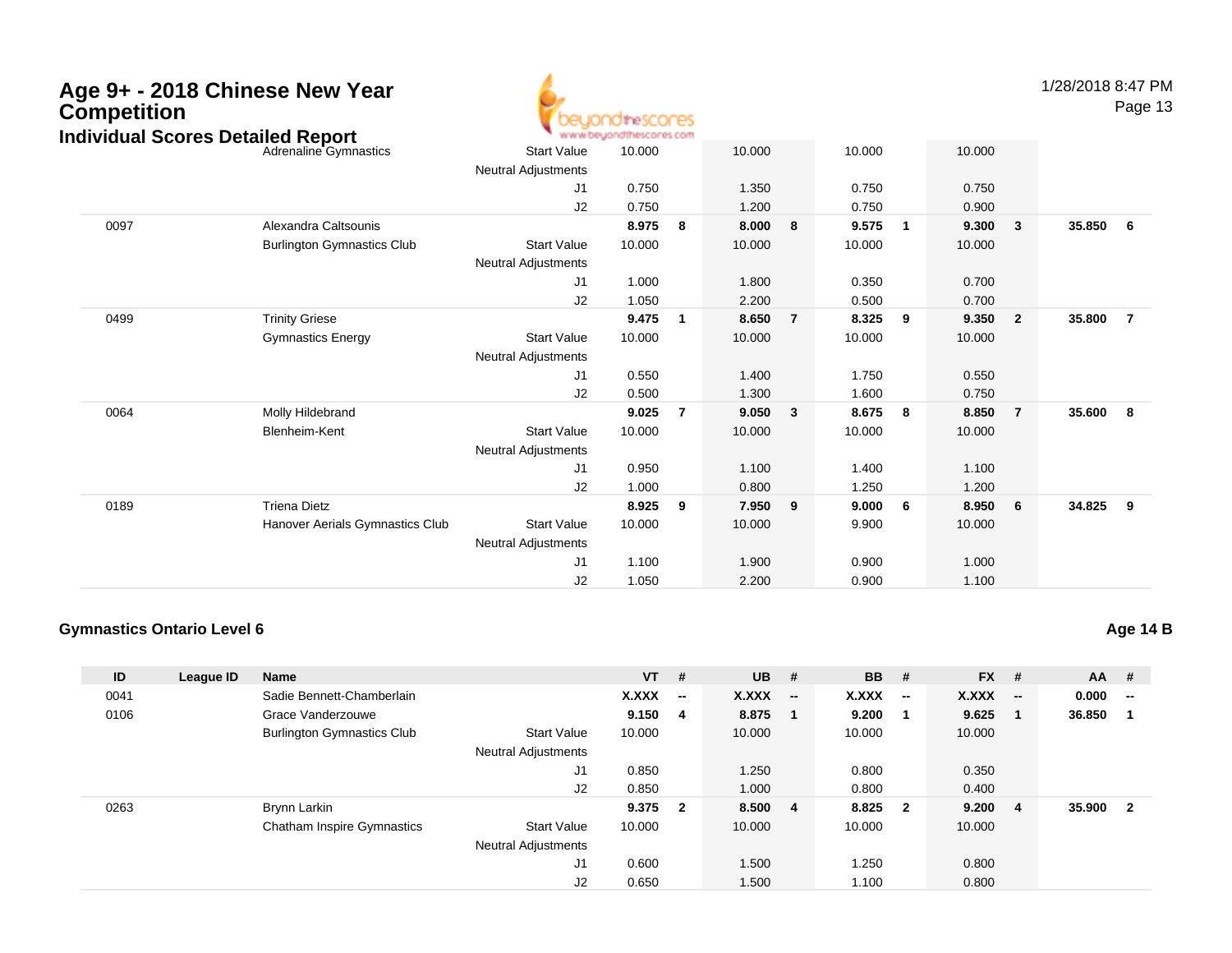| Age 9+ - 2018 Chinese New Year<br><b>Competition</b><br><b>Individual Scores Detailed Report</b> |                                   |                                                  | euondthescores<br>www.beyondthescores.com |                |        |                |        |                |        |                | 1/28/2018 8:47 | Page           |
|--------------------------------------------------------------------------------------------------|-----------------------------------|--------------------------------------------------|-------------------------------------------|----------------|--------|----------------|--------|----------------|--------|----------------|----------------|----------------|
| 0146                                                                                             | Cassidy Richards                  |                                                  | 9.425                                     | $\mathbf{1}$   | 8.675  | $\overline{2}$ | 8.325  | 5              | 9.375  | $\overline{2}$ | 35.800         | $\overline{3}$ |
|                                                                                                  | <b>Grand River Gymmies</b>        | <b>Start Value</b><br><b>Neutral Adjustments</b> | 10.000                                    |                | 10.000 |                | 10.000 |                | 10.000 |                |                |                |
|                                                                                                  |                                   | J <sub>1</sub>                                   | 0.600                                     |                | 1.450  |                | 1.750  |                | 0.650  |                |                |                |
|                                                                                                  |                                   | J2                                               | 0.550                                     |                | 1.200  |                | 1.600  |                | 0.600  |                |                |                |
| 0062                                                                                             | <b>Grace Butler</b>               |                                                  | 9.175                                     | -3             | 8.550  | 3              | 8.750  | 3              | 9.225  | 3              | 35.700         | $\overline{4}$ |
|                                                                                                  | Blenheim-Kent                     | <b>Start Value</b><br><b>Neutral Adjustments</b> | 10.000                                    |                | 10.000 |                | 10.000 |                | 10.000 |                |                |                |
|                                                                                                  |                                   | J <sub>1</sub>                                   | 0.750                                     |                | 1.500  |                | 1.200  |                | 0.650  |                |                |                |
|                                                                                                  |                                   | J2                                               | 0.900                                     |                | 1.400  |                | 1.300  |                | 0.900  |                |                |                |
| 0264                                                                                             | Mattie Desjardins                 |                                                  | 8.975                                     | 5              | 8.300  | 6              | 8.300  | 6              | 8.925  | 5              | 34.500         | 5              |
|                                                                                                  | <b>Chatham Inspire Gymnastics</b> | <b>Start Value</b>                               | 10.000                                    |                | 10.000 |                | 10.000 |                | 10.000 |                |                |                |
|                                                                                                  |                                   | <b>Neutral Adjustments</b>                       |                                           |                |        |                |        |                |        |                |                |                |
|                                                                                                  |                                   | J <sub>1</sub>                                   | 0.950                                     |                | 1.800  |                | 1.800  |                | 1.050  |                |                |                |
|                                                                                                  |                                   | J2                                               | 1.100                                     |                | 1.600  |                | 1.600  |                | 1.100  |                |                |                |
| 0352                                                                                             | <b>Kyra Butts</b>                 |                                                  | 8.300                                     | 6              | 8.375  | 5              | 8.450  | 4              | 8.900  | 6              | 34.025         | 6              |
|                                                                                                  | Hamilton Wentworth Regionettes    | <b>Start Value</b>                               | 10.000                                    |                | 9.900  |                | 9.900  |                | 10.000 |                |                |                |
|                                                                                                  |                                   | <b>Neutral Adjustments</b>                       |                                           |                |        |                |        |                |        |                |                |                |
|                                                                                                  |                                   | J <sub>1</sub>                                   | 1.800                                     |                | 1.550  |                | 1.450  |                | 1.200  |                |                |                |
|                                                                                                  |                                   | J <sub>2</sub>                                   | 1.600                                     |                | 1.500  |                | 1.450  |                | 1.000  |                |                |                |
| 0067                                                                                             | Natalie Johnson                   |                                                  | 7.250                                     | $\overline{7}$ | 6.600  | $\overline{7}$ | 7.900  | $\overline{7}$ | 8.800  | $\overline{7}$ | 30.550         | $\overline{7}$ |
|                                                                                                  | Blenheim-Kent                     | <b>Start Value</b>                               | 10.000                                    |                | 9.500  |                | 10.000 |                | 10.000 |                |                |                |
|                                                                                                  |                                   | <b>Neutral Adjustments</b>                       |                                           |                |        |                |        |                |        |                |                |                |
|                                                                                                  |                                   | J <sub>1</sub>                                   | 2.800                                     |                | 2.800  |                | 2.150  |                | 1.200  |                |                |                |
|                                                                                                  |                                   | J2                                               | 2.700                                     |                | 3.000  |                | 2.050  |                | 1.200  |                |                |                |

### **Gymnastics Ontario Level 6**

| ID   | League ID | Name                       |                            | $VT$ # |                | $UB$ #    |              | <b>BB</b> | - # | <b>FX</b> | #              | $AA$ # |              |
|------|-----------|----------------------------|----------------------------|--------|----------------|-----------|--------------|-----------|-----|-----------|----------------|--------|--------------|
| 0152 |           | Breanna Fuca               |                            | 9.200  | 3              | $9.075$ 2 |              | 9.350     |     | 9.325     | $\overline{4}$ | 36.950 |              |
|      |           | <b>Grand River Gymmies</b> | <b>Start Value</b>         | 10.000 |                | 10.000    |              | 10.000    |     | 10.000    |                |        |              |
|      |           |                            | <b>Neutral Adjustments</b> |        |                |           |              |           |     |           |                |        |              |
|      |           |                            | J1                         | 0.800  |                | 0.850     |              | 0.700     |     | 0.750     |                |        |              |
|      |           |                            | J2                         | 0.800  |                | 1.000     |              | 0.600     |     | 0.600     |                |        |              |
| 0199 |           | Samantha Watson            |                            | 9.350  | $\overline{2}$ | 9.050     | $\mathbf{3}$ | 9.075     | - 3 | 9.350     | - 3            | 36.825 | $\mathbf{2}$ |
|      |           | Mariposa                   | Start Value                | 10.000 |                | 10.000    |              | 10.000    |     | 10.000    |                |        |              |
|      |           |                            | <b>Neutral Adjustments</b> |        |                |           |              |           |     |           |                |        |              |
|      |           |                            | J1                         | 0.700  |                | 1.050     |              | 0.900     |     | 0.700     |                |        |              |
|      |           |                            | J2                         | 0.600  |                | 0.850     |              | 0.950     |     | 0.600     |                |        |              |

1/28/2018 8:47 PM

Page 14

**Age 15**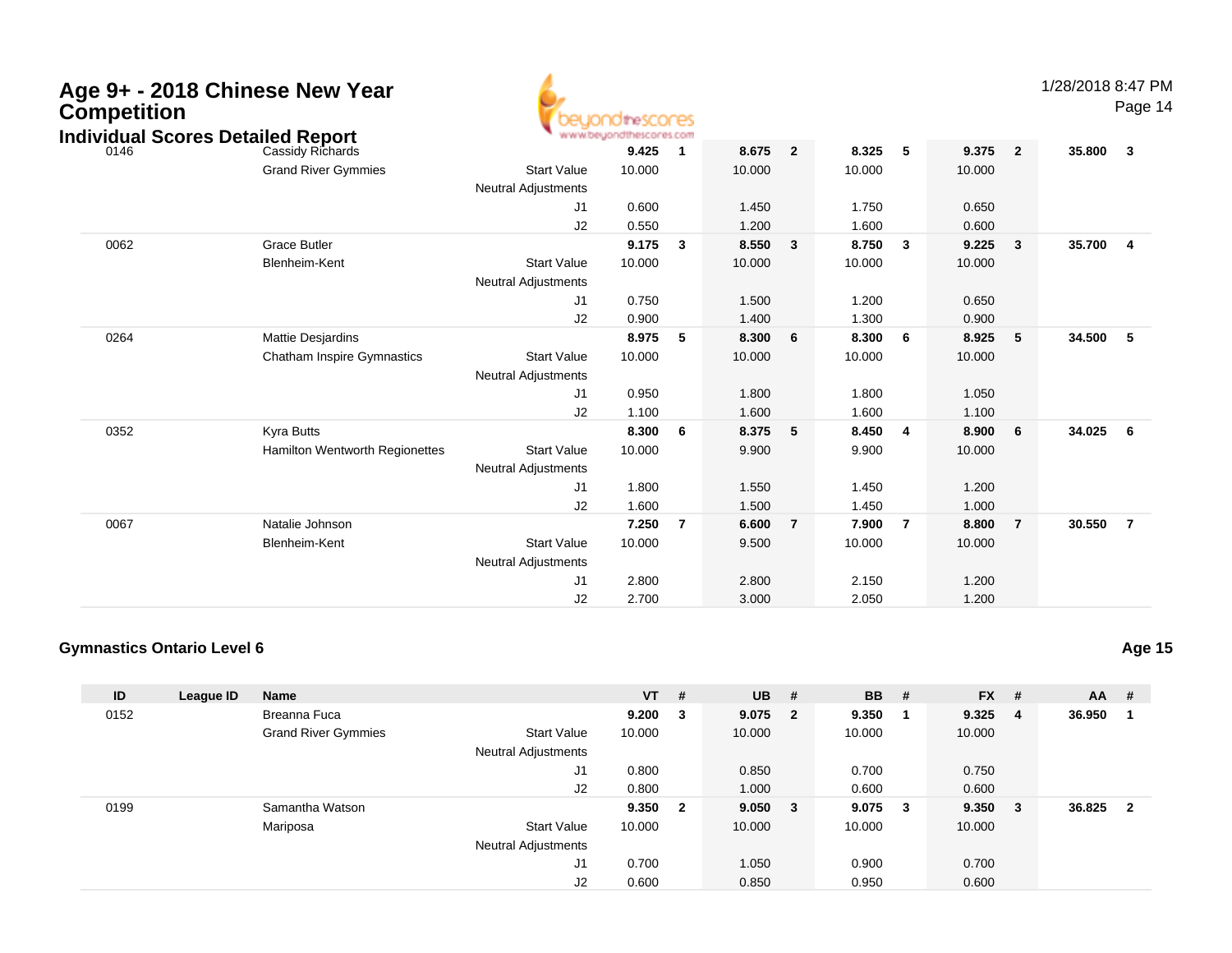| Competition | Age 9+ - 2018 Chinese New Year<br><b>Individual Scores Detailed Report</b> |                            | OtheSCOCES<br>www.beyondthescores.com |                         |        |                         |        |                         |        |                 | 1/28/2018 8:47 PM | Page 15                 |
|-------------|----------------------------------------------------------------------------|----------------------------|---------------------------------------|-------------------------|--------|-------------------------|--------|-------------------------|--------|-----------------|-------------------|-------------------------|
| 0492        | Hannah Fowler                                                              |                            | 9.500                                 | $\overline{\mathbf{1}}$ | 9.225  | $\mathbf{1}$            | 8.650  | -5                      | 9.325  | $\overline{4}$  | 36.700            | $\overline{\mathbf{3}}$ |
|             | <b>Gymnastics Energy</b>                                                   | <b>Start Value</b>         | 10.000                                |                         | 10.000 |                         | 10.000 |                         | 10.000 |                 |                   |                         |
|             |                                                                            | <b>Neutral Adjustments</b> |                                       |                         |        |                         |        |                         |        |                 |                   |                         |
|             |                                                                            | J <sub>1</sub>             | 0.450                                 |                         | 0.850  |                         | 1.250  |                         | 0.700  |                 |                   |                         |
|             |                                                                            | J2                         | 0.550                                 |                         | 0.700  |                         | 1.450  |                         | 0.650  |                 |                   |                         |
| 0096        | Laura Sabatino                                                             |                            | 9.075                                 | $6\overline{6}$         | 8.500  | 8                       | 9.200  | $\overline{\mathbf{2}}$ | 9.500  | $\mathbf{2}$    | 36.275            | $\overline{\mathbf{4}}$ |
|             | <b>Burlington Gymnastics Club</b>                                          | <b>Start Value</b>         | 10.000                                |                         | 10.000 |                         | 10.000 |                         | 10.000 |                 |                   |                         |
|             |                                                                            | <b>Neutral Adjustments</b> |                                       |                         |        |                         |        |                         |        |                 |                   |                         |
|             |                                                                            | J1                         | 0.900                                 |                         | 1.400  |                         | 0.700  |                         | 0.600  |                 |                   |                         |
|             |                                                                            | J2                         | 0.950                                 |                         | 1.600  |                         | 0.900  |                         | 0.400  |                 |                   |                         |
| 0622        | Sara Principato                                                            |                            | 9.125                                 | $\overline{\mathbf{4}}$ | 8.800  | 6                       | 9.050  | $\overline{\mathbf{4}}$ | 9.300  | 5               | 36.275            | - 4                     |
|             | <b>Adrenaline Gymnastics</b>                                               | <b>Start Value</b>         | 10.000                                |                         | 10.000 |                         | 10.000 |                         | 10.000 |                 |                   |                         |
|             |                                                                            | <b>Neutral Adjustments</b> |                                       |                         |        |                         |        |                         |        |                 |                   |                         |
|             |                                                                            | J1                         | 0.950                                 |                         | 1.200  |                         | 0.900  |                         | 0.750  |                 |                   |                         |
|             |                                                                            | J2                         | 0.800                                 |                         | 1.200  |                         | 1.000  |                         | 0.650  |                 |                   |                         |
| 0543        | Ava Tirpko                                                                 |                            | 9.000                                 | $\overline{7}$          | 8.600  | $\overline{7}$          | 9.050  | $\overline{\mathbf{4}}$ | 9.600  | $\mathbf{1}$    | 36.250            | 5                       |
|             | <b>Gymnastics Energy</b>                                                   | <b>Start Value</b>         | 10.000                                |                         | 10.000 |                         | 10.000 |                         | 10.000 |                 |                   |                         |
|             |                                                                            | <b>Neutral Adjustments</b> |                                       |                         |        |                         |        |                         |        |                 |                   |                         |
|             |                                                                            | J1                         | 1.100                                 |                         | 1.300  |                         | 1.000  |                         | 0.300  |                 |                   |                         |
|             |                                                                            | J2                         | 0.900                                 |                         | 1.500  |                         | 0.900  |                         | 0.500  |                 |                   |                         |
| 0107        | Helana Zach                                                                |                            | 8.925                                 | $\overline{\mathbf{9}}$ | 8.825  | 5                       | 8.425  | $\overline{7}$          | 9.225  | $\overline{7}$  | 35.400            | 6                       |
|             | <b>Burlington Gymnastics Club</b>                                          | <b>Start Value</b>         | 10.000                                |                         | 10.000 |                         | 10.000 |                         | 10.000 |                 |                   |                         |
|             |                                                                            | <b>Neutral Adjustments</b> |                                       |                         |        |                         |        |                         |        |                 |                   |                         |
|             |                                                                            | J1                         | 1.050                                 |                         | 1.150  |                         | 1.500  |                         | 0.700  |                 |                   |                         |
|             |                                                                            | J2                         | 1.100                                 |                         | 1.200  |                         | 1.650  |                         | 0.850  |                 |                   |                         |
| 0059        | <b>Rhys Taylor</b>                                                         |                            | 9.100                                 | $-5$                    | 8.400  | 10                      | 8.575  | - 6                     | 9.100  | 8               | 35.175            | $\overline{7}$          |
|             | Blenheim-Kent                                                              | <b>Start Value</b>         | 10.000                                |                         | 10.000 |                         | 10.000 |                         | 10.000 |                 |                   |                         |
|             |                                                                            | <b>Neutral Adjustments</b> |                                       |                         |        |                         |        |                         |        |                 |                   |                         |
|             |                                                                            | J1                         | 0.900                                 |                         | 1.600  |                         | 1.350  |                         | 1.000  |                 |                   |                         |
|             |                                                                            | J2                         | 0.900                                 |                         | 1.600  |                         | 1.500  |                         | 0.800  |                 |                   |                         |
| 0104        | Abbey Minkovich                                                            |                            | 8.975                                 | $\overline{\mathbf{8}}$ | 8.975  | $\overline{\mathbf{4}}$ | 7.875  | 8                       | 9.325  | 4               | 35.150            | $\overline{\mathbf{8}}$ |
|             | <b>Burlington Gymnastics Club</b>                                          | <b>Start Value</b>         | 10.000                                |                         | 10.000 |                         | 9.400  |                         | 10.000 |                 |                   |                         |
|             |                                                                            | <b>Neutral Adjustments</b> |                                       |                         |        |                         |        |                         |        |                 |                   |                         |
|             |                                                                            | J1                         | 1.050                                 |                         | 0.950  |                         | 1.400  |                         | 0.650  |                 |                   |                         |
|             |                                                                            | J2                         | 1.000                                 |                         | 1.100  |                         | 1.650  |                         | 0.700  |                 |                   |                         |
| 0267        | Amanda Phair                                                               |                            | 8.250 10                              |                         | 8.450  | $\overline{\mathbf{9}}$ | 9.050  | $\overline{\mathbf{4}}$ | 9.275  | $6\phantom{.}6$ | 35.025 9          |                         |
|             | <b>Chatham Inspire Gymnastics</b>                                          | <b>Start Value</b>         | 10.000                                |                         | 10.000 |                         | 10.000 |                         | 10.000 |                 |                   |                         |
|             |                                                                            | <b>Neutral Adjustments</b> |                                       |                         |        |                         |        |                         |        |                 |                   |                         |
|             |                                                                            | J1                         | 1.600                                 |                         | 1.450  |                         | 0.850  |                         | 0.750  |                 |                   |                         |
|             |                                                                            | J2                         | 1.900                                 |                         | 1.650  |                         | 1.050  |                         | 0.700  |                 |                   |                         |